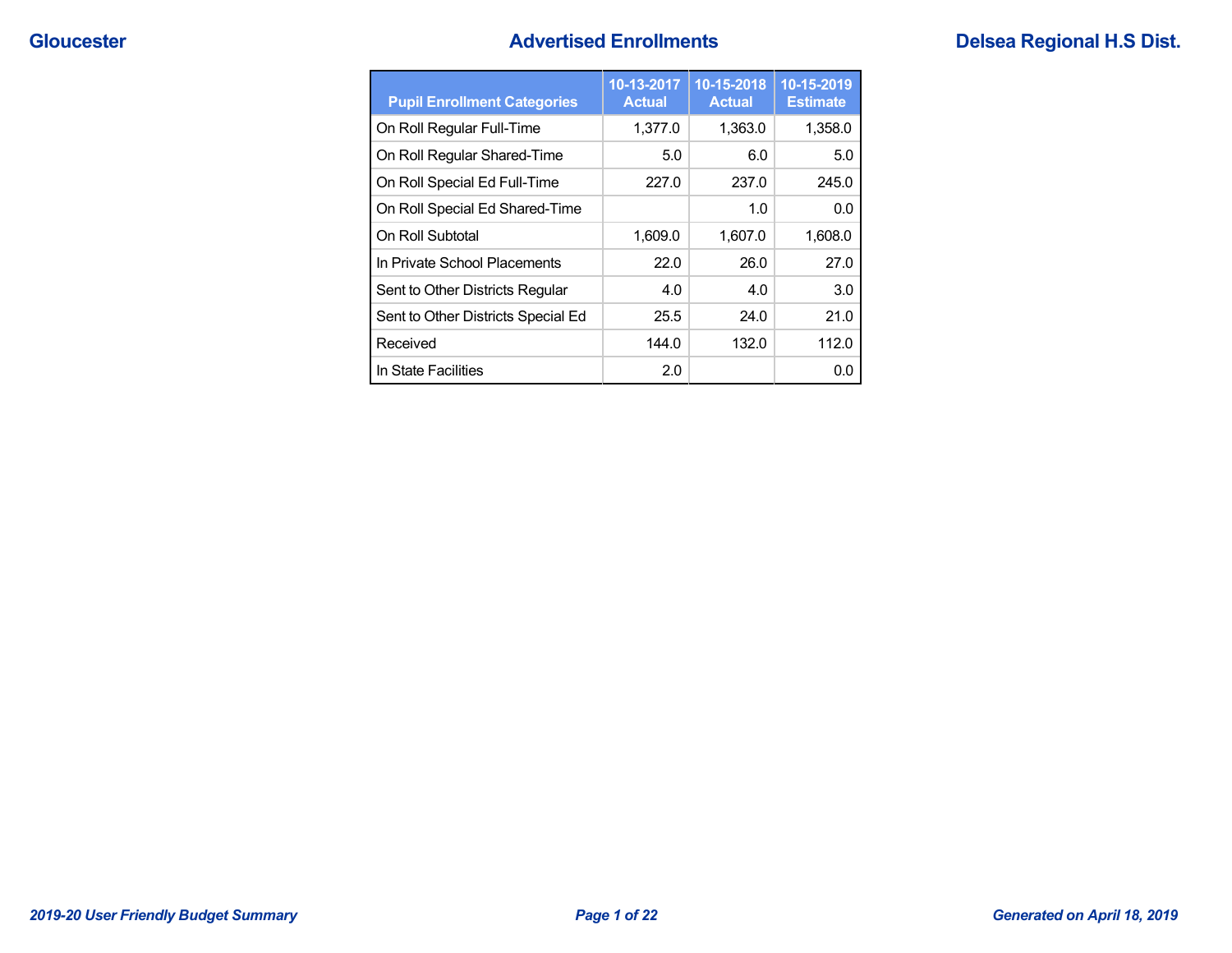| <b>Budget Category</b>                          | <b>Account</b> | 2017-18<br><b>Actual</b> | 2018-19<br><b>Revised</b> | 2019-20<br><b>Proposed</b> |
|-------------------------------------------------|----------------|--------------------------|---------------------------|----------------------------|
| <b>Operating Budget:</b>                        |                |                          |                           |                            |
| Revenues from Local Sources:                    |                |                          |                           |                            |
| Local Tax Levy                                  | 10-1210        | 15,104,457               | 15,406,546                | 15,714,677                 |
| <b>Total Tuition</b>                            | 10-1300        | 2,523,723                | 1,920,000                 | 1,920,000                  |
| <b>Transportation Fees From Other LEAs</b>      | 10-1420-1440   | 1,442,730                | 1,268,000                 | 1,268,000                  |
| Unrestricted Miscellaneous Revenues             | $10-1XXX$      | 230,254                  | 51,225                    | 49,999                     |
| Interest Earned On Capital Reserve Funds        | 10-1XXX        | 6,384                    | 200                       | 200                        |
| Subtotal - Revenues From Local Sources          |                | 19,307,548               | 18,645,971                | 18,952,876                 |
|                                                 |                |                          |                           |                            |
| Revenues from State Sources:                    |                |                          |                           |                            |
| School Choice Aid                               | 10-3116        | 391,761                  | 503,100                   | 439,475                    |
| <b>Categorical Transportation Aid</b>           | 10-3121        | 300,718                  | 300,718                   | 239,518                    |
| Extraordinary Aid                               | 10-3131        | 198,972                  | 100,000                   | 100,000                    |
| Categorical Special Education Aid               | 10-3132        | 956,261                  | 956,261                   | 956,261                    |
| <b>Equalization Aid</b>                         | 10-3176        | 12,086,304               | 12,086,304                | 12,014,766                 |
| <b>Categorical Security Aid</b>                 | 10-3177        | 231,243                  | 231,243                   | 231,243                    |
| <b>PARCC Readiness Aid</b>                      | 10-3181        | 16,350                   | 0                         | 0                          |
| Per Pupil Growth Aid                            | 10-3182        | 16,350                   | 0                         | 0                          |
| Professional Learning Community Aid             | 10-3183        | 14,950                   | 0                         | $\mathbf{0}$               |
| Other State Aids                                | 10-3XXX        | 21,460                   | 0                         | $\Omega$                   |
| Subtotal - Revenues From State Sources          |                | 14,234,369               | 14,177,626                | 13,981,263                 |
|                                                 |                |                          |                           |                            |
| Revenues from Federal Sources:                  |                |                          |                           |                            |
| Medicaid Reimbursement                          | 10-4200        | 48,837                   | 47,111                    | 54,648                     |
| Subtotal - Revenues From Federal Sources        |                | 48,837                   | 47,111                    | 54,648                     |
|                                                 |                |                          |                           |                            |
| Budgeted Fund Balance - Operating Budget        | 10-303         | 0                        | 1,813,126                 | 2,078,360                  |
| Withdraw From Cap Res-Excess Cost & Oth Cap Prj | 10-309         | 0                        | 850,000                   | $\pmb{0}$                  |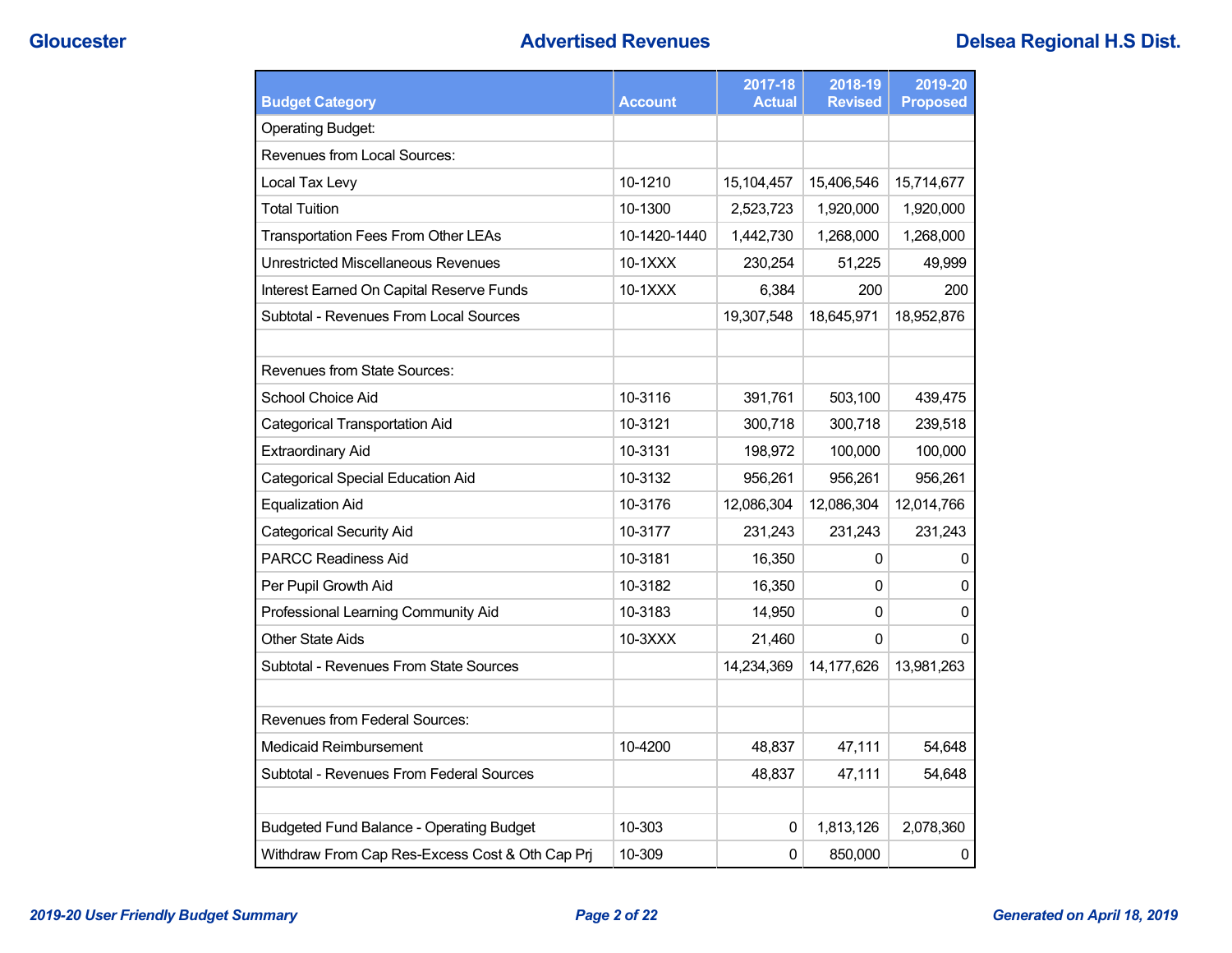| <b>Budget Category</b>                        | <b>Account</b> | 2017-18<br><b>Actual</b> | 2018-19<br><b>Revised</b> | 2019-20<br><b>Proposed</b> |
|-----------------------------------------------|----------------|--------------------------|---------------------------|----------------------------|
| <b>Other Financing Sources</b>                | 10-5XXX        | 50,235                   | 0                         | 0                          |
| <b>Adjustment For Prior Year Encumbrances</b> |                | 0                        | 522,946                   | 0                          |
| Actual Revenues (Over)/Under Expenditures     |                | $-85,127$                | $\mathbf{0}$              | 0                          |
| <b>Total Operating Budget</b>                 |                | 33,555,862               | 36,056,780                | 35,067,147                 |
| <b>Grants and Entitlements:</b>               |                |                          |                           |                            |
| Revenues from State Sources:                  |                |                          |                           |                            |
| Other Restricted Entitlements                 | 20-32XX        | 67,361                   | 41,787                    | 38,992                     |
| <b>Total Revenues From State Sources</b>      |                | 67,361                   | 41,787                    | 38,992                     |
| <b>Revenues from Federal Sources:</b>         |                |                          |                           |                            |
| Title I                                       | 20-4411-4416   | 159,114                  | 166,691                   | 141,687                    |
| Title II                                      | 20-4451-4455   | 35,347                   | 36,186                    | 30,758                     |
| Title IV                                      | 20-4471-4474   | 12,484                   | 10,024                    | 8,520                      |
| I.D.E.A. Part B (Handicapped)                 | 20-4420-4429   | 585,093                  | 620,810                   | 528,687                    |
| <b>Vocational Education</b>                   | 20-4430        | 95,969                   | 68,705                    | 58,399                     |
| <b>Total Revenues From Federal Sources</b>    |                | 888,007                  | 902,416                   | 768,051                    |
| <b>Total Grants And Entitlements</b>          |                | 955,368                  | 944.203                   | 807,043                    |
| Repayment of Debt:                            |                |                          |                           |                            |
| <b>Transfers From Other Funds</b>             | 40-5200        | 196                      | $\mathbf{0}$              | 0                          |
| Revenues from Local Sources:                  |                |                          |                           |                            |
| Local Tax Levy                                | 40-1210        | 625,964                  | 627,689                   | 632,612                    |
| <b>Total Revenues From Local Sources</b>      |                | 625,964                  | 627,689                   | 632,612                    |
| <b>Budgeted Fund Balance</b>                  | 40-303         | 0                        | 198                       | 0                          |
| Withdrawal From Debt Service Reserve          | 40-313         | 0                        | 0                         | 198                        |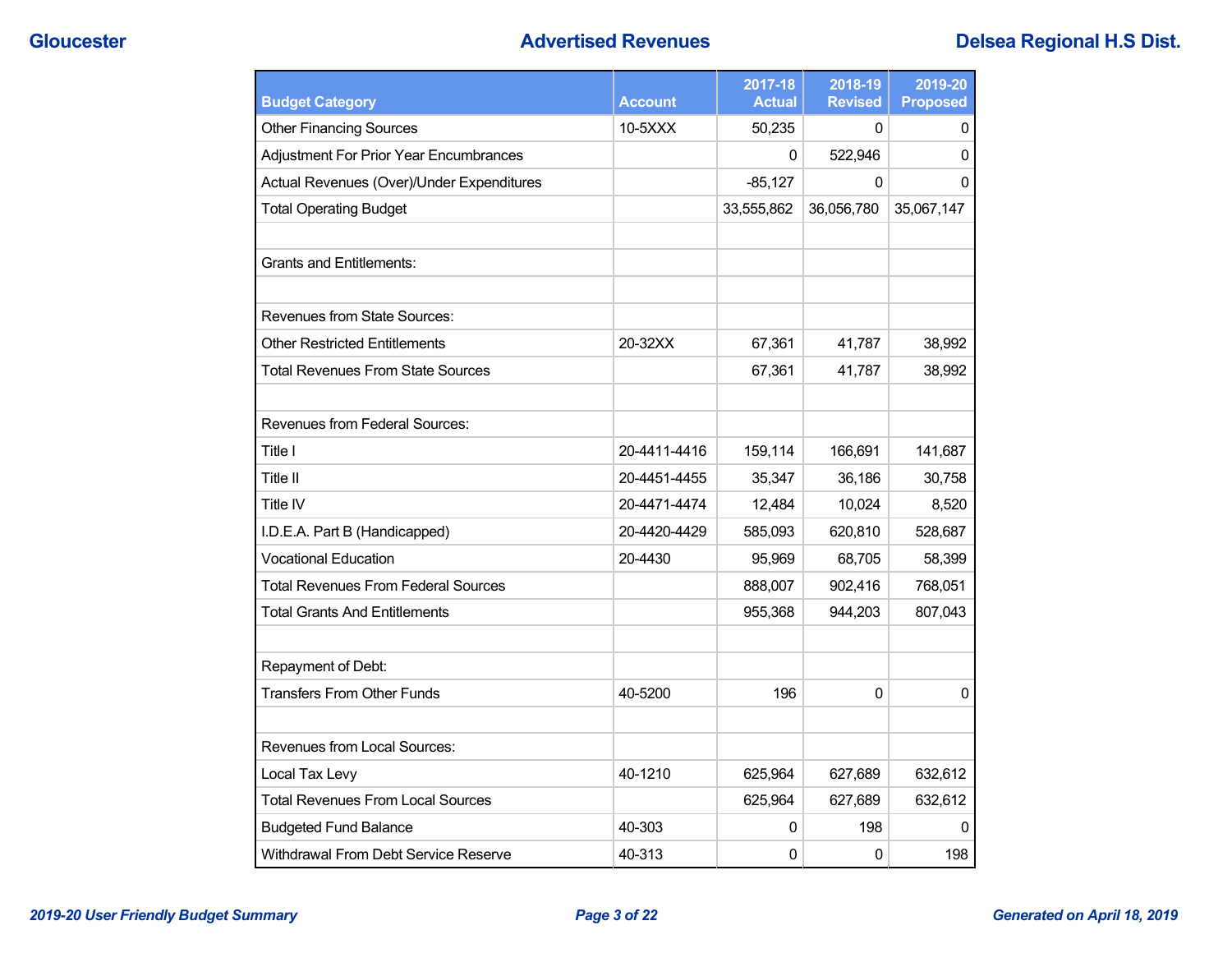## **Cloucester Advertised Revenues Delsea Regional H.S Dist. Cloucester Advertised Revenues Delsea Regional H.S Dist.**

| <b>Budget Category</b>                         | <b>Account</b> | 2017-18<br><b>Actual</b> | 2018-19<br><b>Revised</b> | 2019-20<br><b>Proposed</b> |
|------------------------------------------------|----------------|--------------------------|---------------------------|----------------------------|
| <b>Total Local Repayment Of Debt</b>           |                | 626.160                  | 627.887                   | 632,810                    |
| Actual Revenues (Over)/Under Expenditures      |                | $-196$                   | 0                         |                            |
| <b>Total Repayment Of Debt</b>                 |                | 625.964                  | 627.887                   | 632,810                    |
| <b>Total Revenues/Sources</b>                  |                | 35,137,194               | 37,628,870                | 36.507.000                 |
| <b>Total Revenues/Sources Net of Transfers</b> |                | 35, 137, 194             | 37,628,870                | 36,507,000                 |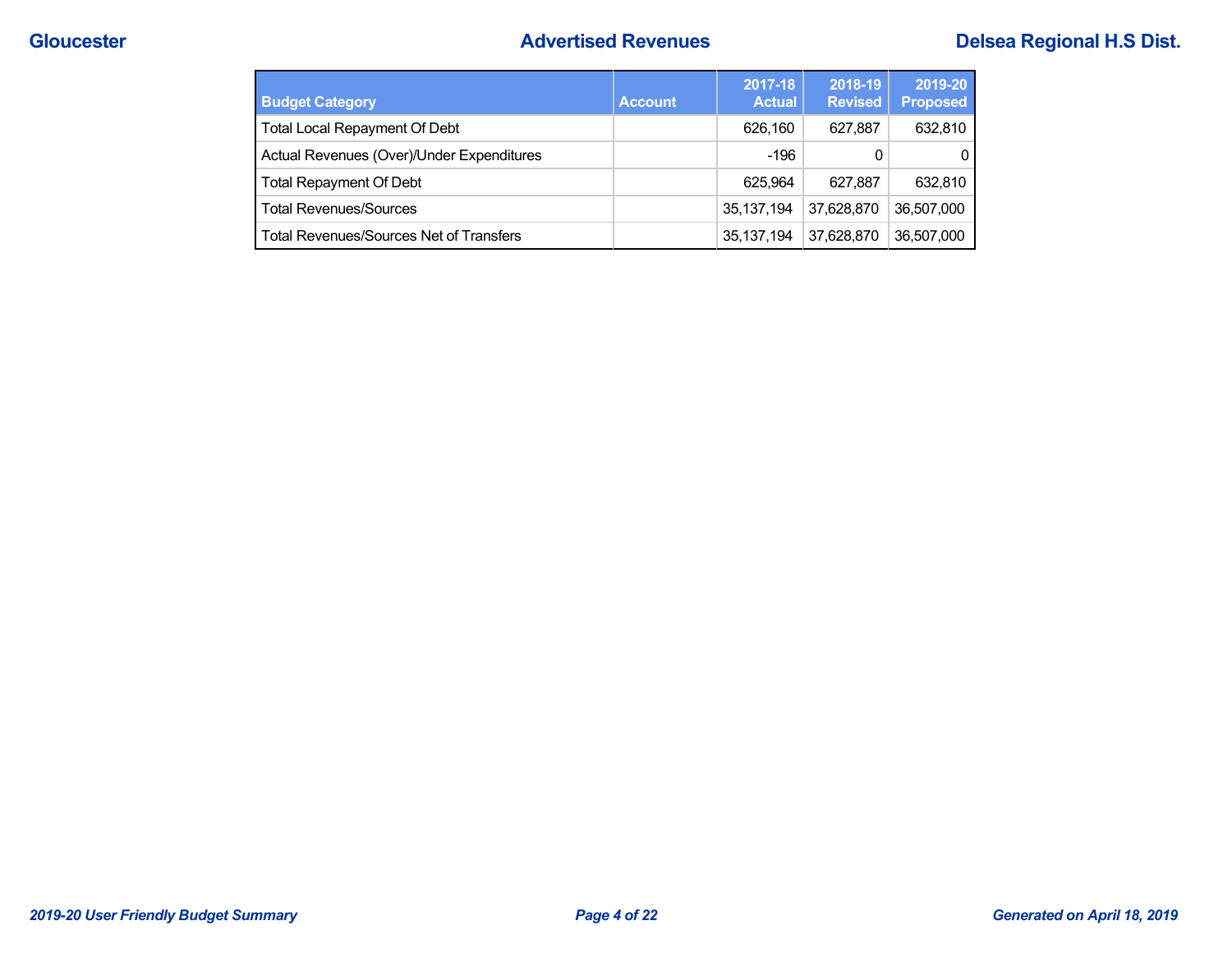| <b>Budget Category</b>                             | <b>Account</b> | 2017-18<br><b>Actual</b> | 2018-19<br><b>Revised</b> | 2019-20<br><b>Proposed</b> |
|----------------------------------------------------|----------------|--------------------------|---------------------------|----------------------------|
|                                                    |                |                          |                           |                            |
| <b>General Current Expense:</b>                    |                |                          |                           |                            |
| Instruction:                                       |                |                          |                           |                            |
| Regular Programs - Instruction                     | 11-1XX-100-XXX | 8,725,643                | 8,973,244                 | 9,351,155                  |
| Special Education - Instruction                    | 11-2XX-100-XXX | 1,829,378                | 1,859,788                 | 1,518,941                  |
| Basic Skills/Remedial - Instruction                | 11-230-100-XXX | 486,116                  | 595,153                   | 570,323                    |
| <b>Bilingual Education - Instruction</b>           | 11-240-100-XXX | 0                        | 1,500                     | 1,250                      |
| School-Spon. Co/Extra Curr. Actvts. - Inst         | 11-401-100-XXX | 155,821                  | 168,403                   | 187,560                    |
| School-Sponsored Athletics - Instruction           | 11-402-100-XXX | 716,471                  | 694,283                   | 696,787                    |
| Before/After School Programs                       | 11-421-XXX-XXX | 10,300                   | 5,000                     | 32,500                     |
| Summer School                                      | 11-422-XXX-XXX | 88,654                   | 111,500                   | 101,000                    |
| Instructional Alternative Ed Program               | 11-423-XXX-XXX | 115,503                  | 117,220                   | 123,970                    |
| Other Supplemental/At-Risk Programs                | 11-424-XXX-XXX | 84.996                   | 70,400                    | 86,400                     |
| <b>Community Services Programs/Operations</b>      | 11-800-330-XXX | 39,623                   | 57,450                    | 57,450                     |
| <b>Support Services:</b>                           |                |                          |                           |                            |
| Undistributed Expenditures - Instruction (Tuition) | 11-000-100-XXX | 2,916,971                | 3,124,604                 | 2,861,664                  |
| Undist. Expend.-Attendance And Social Work         | 11-000-211-XXX | 72,388                   | 92,134                    | 95,793                     |
| Undist. Expenditures - Health Services             | 11-000-213-XXX | 229,027                  | 240,588                   | 242,117                    |
| Undist. Expend.-Speech, OT, PT And Related Svcs    | 11-000-216-XXX | 115,840                  | 98,212                    | 82,000                     |
| Undist Expend-Oth Supp Serv Std-Extra Serv         | 11-000-217-XXX | 108,941                  | 270,050                   | 269,188                    |
| Undist. Expenditures - Guidance                    | 11-000-218-XXX | 688,514                  | 700,538                   | 734,795                    |
| Undist. Expenditures - Child Study Teams           | 11-000-219-XXX | 570,828                  | 589,196                   | 603,508                    |
| Undist. Expend.-Improv. Of Inst. Serv.             | 11-000-221-XXX | 783,566                  | 822,917                   | 843,409                    |
| Undist. Expend.-Edu. Media Serv./Library           | 11-000-222-XXX | 193,017                  | 268,998                   | 218,000                    |
| Undist. Expend.-Instr. Staff Training Serv.        | 11-000-223-XXX | 41,120                   | 63,272                    | 78,249                     |
| Undist. Expend.-Support Serv.-Gen. Admin.          | 11-000-230-XXX | 452,864                  | 520,161                   | 489,436                    |
| Undist. Expend.-Support Serv.-School Admin.        | 11-000-240-XXX | 714,288                  | 815,109                   | 723,974                    |
| Undist. Expend. - Central Services                 | 11-000-251-XXX | 409,330                  | 428,603                   | 427,453                    |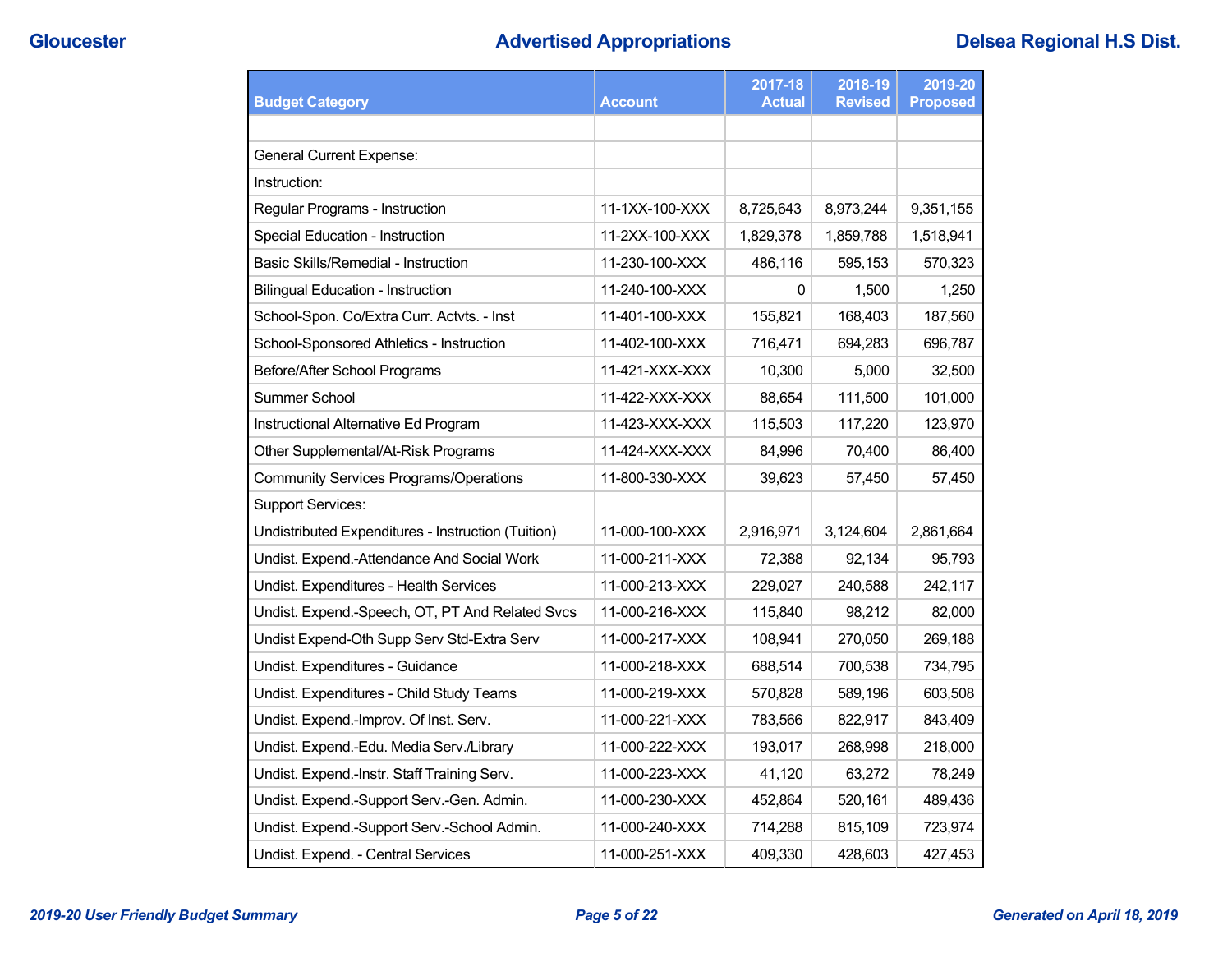# **Gloucester Advertised Appropriations Delsea Regional H.S Dist.**

| <b>Budget Category</b>                          | Account        | 2017-18<br><b>Actual</b> | 2018-19<br><b>Revised</b> | 2019-20<br><b>Proposed</b> |
|-------------------------------------------------|----------------|--------------------------|---------------------------|----------------------------|
| Undist. Expend. - Admin. Info Technology        | 11-000-252-XXX | 385,009                  | 500,303                   | 391,271                    |
| Undist. Expend.-Oper. And Maint. Of Plant Serv. | 11-000-26X-XXX | 2,868,038                | 3,000,503                 | 3,001,401                  |
| Undist. Expend.-Student Transportation Serv.    | 11-000-270-XXX | 3,130,889                | 3,629,873                 | 3,579,101                  |
| Personal Services - Employee Benefits           | 11-XXX-XXX-2XX | 6,416,165                | 6,822,182                 | 6,954,674                  |
| <b>Total Undistributed Expenditures</b>         |                | 20,096,795               | 21,987,243                | 21,596,033                 |
| <b>Total General Current Expense</b>            |                | 32,349,300               | 34,641,184                | 34,323,369                 |
|                                                 |                |                          |                           |                            |
| Capital Expenditures:                           |                |                          |                           |                            |
| Equipment                                       | 12-XXX-XXX-730 | 695,571                  | 347,421                   | 435,675                    |
| Facilities Acquisition And Const. Serv.         | 12-000-400-XXX | 437,705                  | 1,026,410                 | 175                        |
| Capital Reserve - Transfer To Capital Projects  | 12-000-400-931 | 73,286                   | 0                         | $\mathbf{0}$               |
| Increase In Capital Reserve                     | 10-604         | 0                        | 0                         | 130,892                    |
| Interest Deposit To Capital Reserve             | 10-604         | 0                        | 200                       | 200                        |
| <b>Total Capital Outlay</b>                     |                | 1,206,562                | 1,374,031                 | 566,942                    |
| Transfer Of Funds To Charter Schools            | 10-000-100-56X | 0                        | 41,565                    | 176,836                    |
| General Fund Grand Total                        |                | 33,555,862               | 36,056,780                | 35,067,147                 |
|                                                 |                |                          |                           |                            |
| <b>Special Grants and Entitlements:</b>         |                |                          |                           |                            |
| Other State Projects:                           |                |                          |                           |                            |
| Nonpublic Textbooks                             | 20-XXX-XXX-XXX | 5,743                    | 5,173                     | 5,173                      |
| Nonpublic Auxiliary Services                    | 20-XXX-XXX-XXX | 10,855                   | 6,592                     | 6,592                      |
| Nonpublic Handicapped Services                  | 20-XXX-XXX-XXX | 25,052                   | 19,178                    | 19,177                     |
| Nonpublic Nursing Services                      | 20-XXX-XXX-XXX | 10,670                   | 6,246                     | 6,246                      |
| Nonpublic Technology Initiative                 | 20-XXX-XXX-XXX | 3,991                    | 1,803                     | 1,804                      |
| Nonpublic Security Aid                          | 20-XXX-XXX-XXX | 6,250                    | 0                         | 0                          |
| Other                                           | 20-XXX-XXX-XXX | 4,800                    | 2,795                     | 0                          |
| <b>Total Other State Projects</b>               |                | 67,361                   | 41,787                    | 38,992                     |
| <b>Total State Projects</b>                     | 20-XXX-XXX-XXX | 67,361                   | 41.787                    | 38,992                     |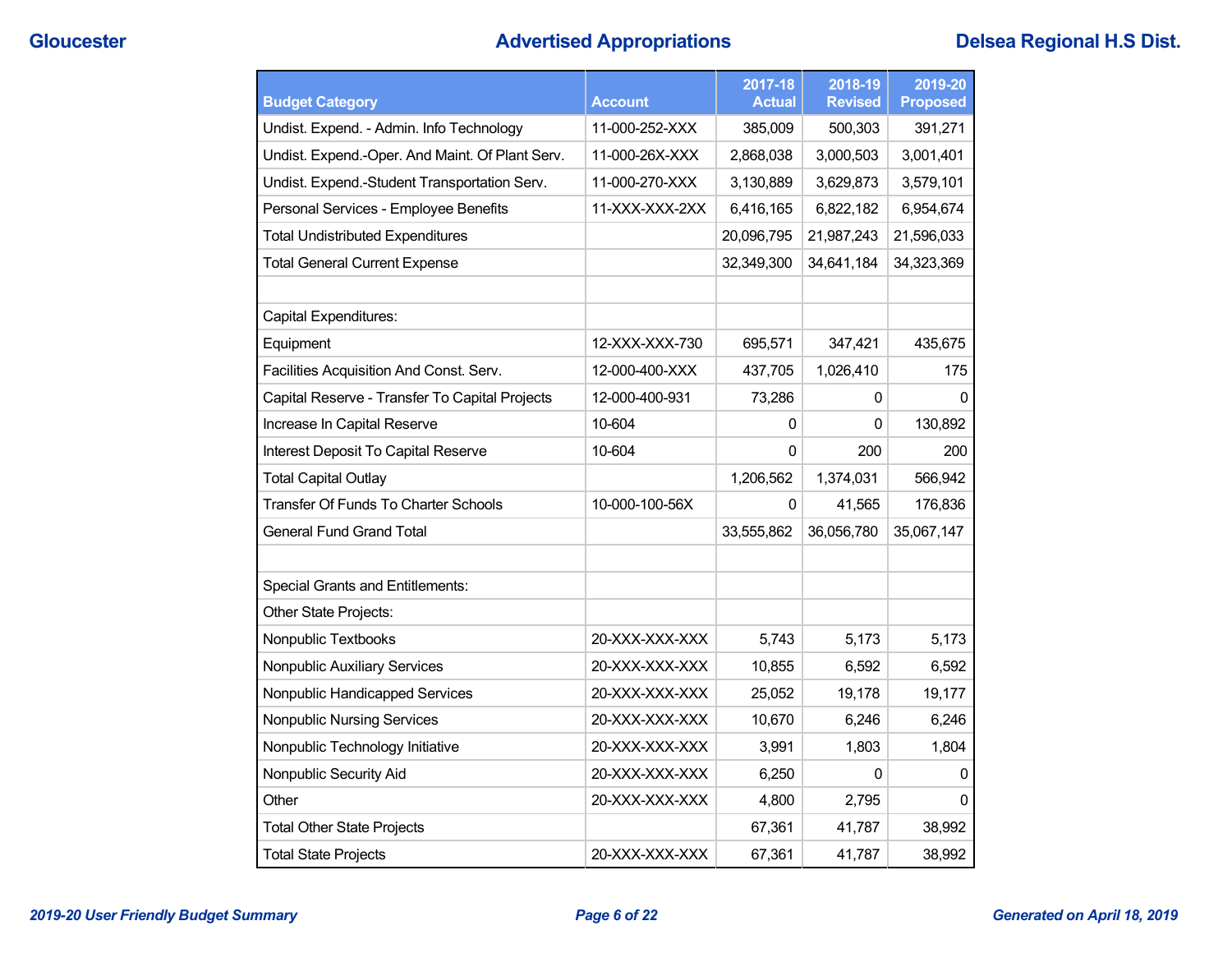# **Gloucester Advertised Appropriations Delsea Regional H.S Dist.**

| <b>Budget Category</b>                     | <b>Account</b> | 2017-18<br><b>Actual</b> | 2018-19<br><b>Revised</b> | 2019-20<br><b>Proposed</b> |
|--------------------------------------------|----------------|--------------------------|---------------------------|----------------------------|
| Federal Projects:                          |                |                          |                           |                            |
| Title I                                    | 20-XXX-XXX-XXX | 159,114                  | 166,691                   | 141,687                    |
| Title II                                   | 20-XXX-XXX-XXX | 35,347                   | 36,186                    | 30,758                     |
| Title IV                                   | 20-XXX-XXX-XXX | 12,484                   | 10,024                    | 8,520                      |
| I.D.E.A. Part B (Handicapped)              | 20-XXX-XXX-XXX | 585,093                  | 620,810                   | 528,687                    |
| <b>Vocational Education</b>                | 20-XXX-XXX-XXX | 95,969                   | 68,705                    | 58,399                     |
| <b>Total Federal Projects</b>              | 20-XXX-XXX-XXX | 888,007                  | 902,416                   | 768,051                    |
| <b>Total Special Revenue Funds</b>         |                | 955,368                  | 944,203                   | 807,043                    |
|                                            |                |                          |                           |                            |
| Repayment of Debt:                         |                |                          |                           |                            |
| <b>Total Regular Debt Service</b>          | 40-701-510-XXX | 625,964                  | 627,689                   | 632,612                    |
| Increase In Debt Service Reserve           | 40-608         | $\Omega$                 | 198                       | 198                        |
| <b>Total Debt Service Funds</b>            |                | 625,964                  | 627,887                   | 632,810                    |
| <b>Total Expenditures/Appropriations</b>   |                | 35, 137, 194             | 37,628,870                | 36,507,000                 |
| <b>Total Expenditures Net of Transfers</b> |                | 35, 137, 194             | 37,628,870                | 36,507,000                 |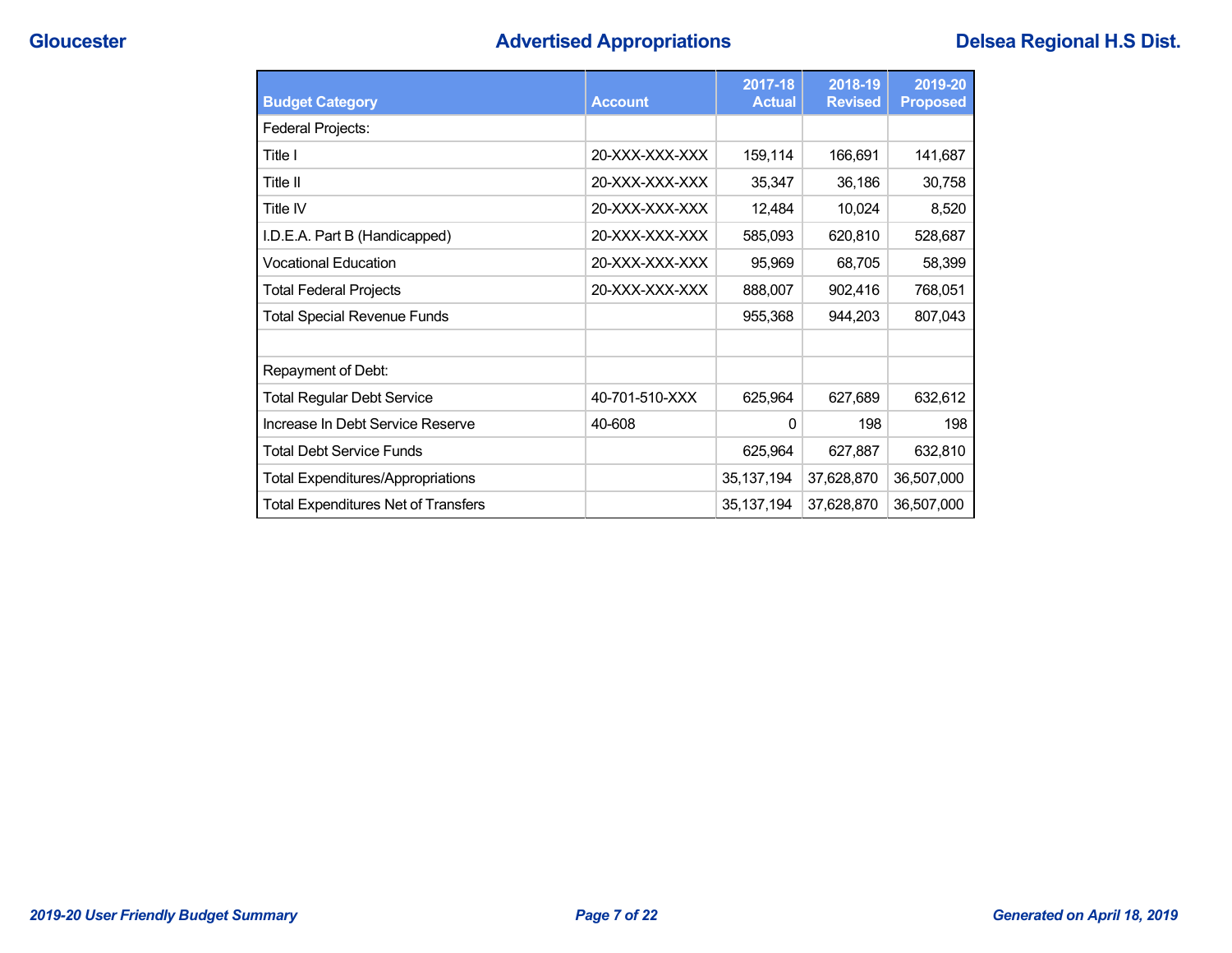# **Cloucester Advertised Recapitulation of Balances Delsea Regional H.S Dist.**<br> **Advertised Recapitulation of Balances**

| <b>Fund Balance Category</b>                   | <b>Budget Category</b>                                           | <b>Audited</b><br><b>Balance</b><br>06/30/2017 | <b>Audited</b><br><b>Balance</b><br>06/30/2018 | <b>Estimated</b><br><b>Balance</b><br>06/30/2019 | <b>Estimated</b><br><b>Balance</b><br>06/30/2020 |
|------------------------------------------------|------------------------------------------------------------------|------------------------------------------------|------------------------------------------------|--------------------------------------------------|--------------------------------------------------|
| Unrestricted                                   | <b>General Operating Budget</b>                                  | 1,251,670                                      | 1,341,573                                      | 841,569                                          | 710,677                                          |
| Unrestricted                                   | Repayment of Debt                                                | -196                                           | 0                                              | $-198$                                           | -198                                             |
| Restricted for General Operating Budget        | Capital Reserve                                                  | 1,656,196                                      | 1,819,093                                      | 969,293                                          | 1,100,385                                        |
| Restricted for General Operating Budget        | <b>Adult Education Programs</b>                                  | 0                                              | 0                                              |                                                  | $\overline{0}$                                   |
| Restricted for General Operating Budget        | Maintenance Reserve                                              | 0                                              | 0                                              |                                                  | $\overline{0}$                                   |
| <b>Restricted for General Operating Budget</b> | Legal Reserve                                                    | 2,857,680                                      | 3,260,590                                      | 1,947,468                                        | $\overline{0}$                                   |
| <b>Restricted for General Operating Budget</b> | <b>Tuition Reserve</b>                                           | $\mathbf{0}$                                   | 0                                              |                                                  | $\overline{0}$                                   |
| Restricted for General Operating Budget        | <b>Current Expense Emergency Reserve</b>                         | 0                                              | 0                                              |                                                  | $\overline{0}$                                   |
| Restricted for General Operating Budget        | Impact Aid Reserve for General Expenses (Sections 8002 and 8003) | 0                                              | 0                                              | 0                                                | $\overline{0}$                                   |
| Restricted for General Operating Budget        | Impact Aid Reserve for Capital Expenses (Sections 8007 and 8008) | 0                                              | 0                                              | 0                                                | $\overline{0}$                                   |
| Restricted for Repayment of Debt               | Repayment of Debt                                                | 0                                              | 0                                              |                                                  | $\overline{0}$                                   |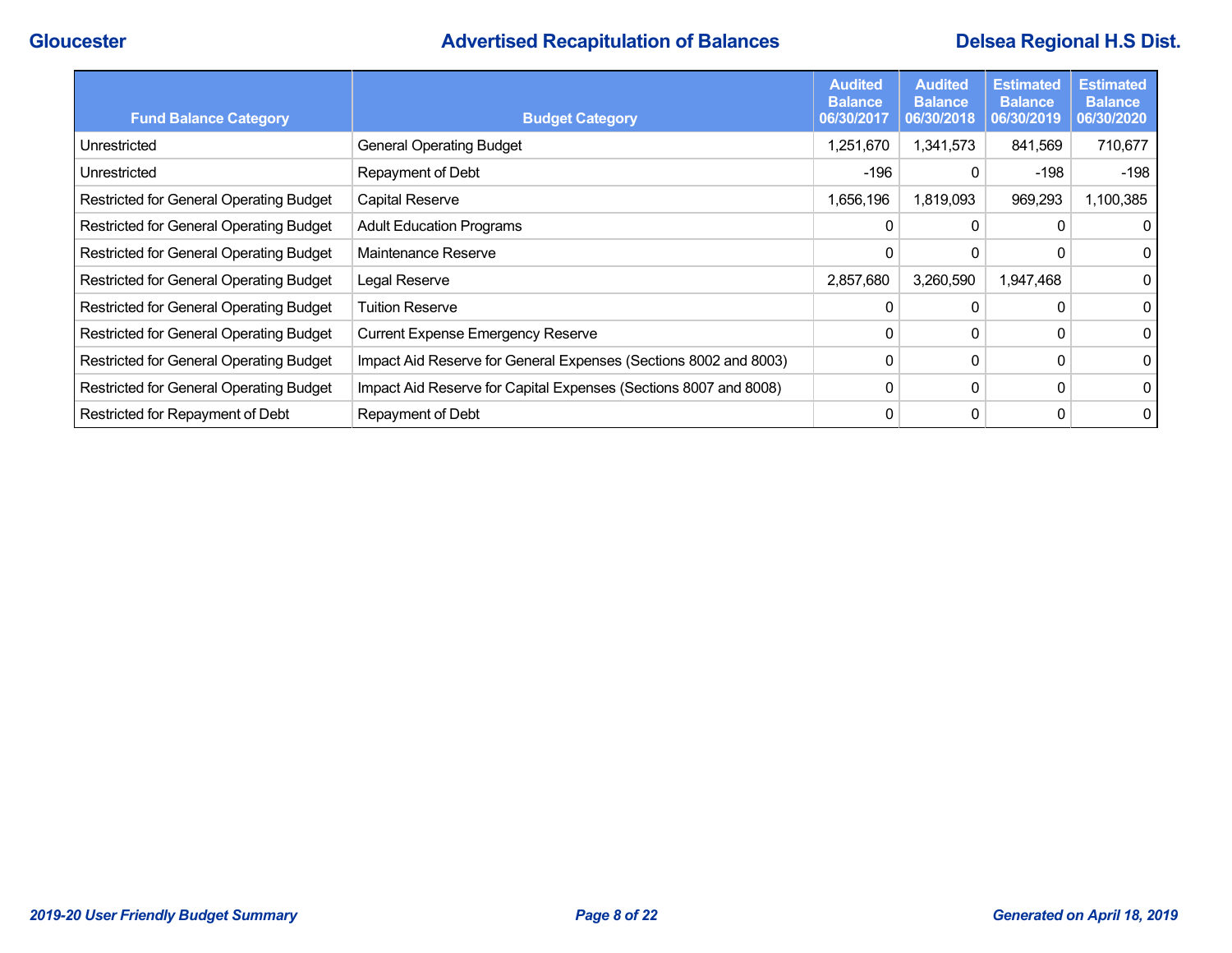## **Gloucester Advertised Per Pupil Cost Calculations Delsea Regional H.S Dist.**

| <b>Per Pupil Cost Calculations</b>                | 2016-17<br><b>Actual</b><br><b>Costs</b> | 2017-18<br><b>Actual</b><br><b>Costs</b> | 2018-19<br><b>Original</b><br><b>Budget</b> | 2018-19<br><b>Revised</b><br><b>Budget</b> | 2019-20<br><b>Proposed</b><br><b>Budget</b> |
|---------------------------------------------------|------------------------------------------|------------------------------------------|---------------------------------------------|--------------------------------------------|---------------------------------------------|
| <b>Total Budgetary Comparative Per Pupil Cost</b> | \$15,319                                 | \$15,332                                 | \$16,144                                    | \$16,319                                   | \$16,323                                    |
| <b>Total Classroom Instruction</b>                | \$8,757                                  | \$8,676                                  | \$9,045                                     | \$9,042                                    | \$9,084                                     |
| <b>Classroom-Salaries and Benefits</b>            | \$7,961                                  | \$7,749                                  | \$8,128                                     | \$8,097                                    | \$8,061                                     |
| <b>Classroom-General Supplies and Textbooks</b>   | \$181                                    | \$171                                    | \$129                                       | \$147                                      | \$148                                       |
| <b>Classroom-Purchased Services</b>               | \$615                                    | \$756                                    | \$788                                       | \$798                                      | \$875                                       |
| <b>Total Support Services</b>                     | \$2,277                                  | \$2,217                                  | \$2,427                                     | \$2,463                                    | \$2,530                                     |
| Support Services-Salaries and Benefits            | \$2,075                                  | \$1,974                                  | \$2,054                                     | \$2,051                                    | \$2,163                                     |
| <b>Total Administrative Costs</b>                 | \$1,365                                  | \$1,437                                  | \$1,514                                     | \$1,631                                    | \$1,479                                     |
| <b>Administration Salaries and Benefits</b>       | \$1,067                                  | \$1,079                                  | \$1,158                                     | \$1,090                                    | \$1,092                                     |
| Total Operations and Maintenance of Plant         | \$1,922                                  | \$1,995                                  | \$2,070                                     | \$2,101                                    | \$2,110                                     |
| Operations and Maintenance-Salaries and Benefits  | \$938                                    | \$940                                    | \$996                                       | \$992                                      | \$1,013                                     |
| <b>Board Contribution to Food Services</b>        | \$0                                      | \$0                                      | \$0                                         | \$0                                        | \$0                                         |
| <b>Total Extracurricular Costs</b>                | \$605                                    | \$642                                    | \$629                                       | \$641                                      | \$665                                       |
| <b>Total Equipment Costs</b>                      | \$606                                    | \$431                                    | \$214                                       | \$217                                      | \$271                                       |
| Legal Costs                                       | \$25                                     | \$23                                     | \$22                                        | \$22                                       | \$22                                        |
| Employee Benefits as a percentage of salaries*    | 38.51%                                   | 37.04%                                   | 38.60%                                      | 37.50%                                     | 38.06%                                      |

\*Does not include pension and social security paid by the State on-behalf of the district. \*\*Federal and State funds in the blended resource school-based budgets.

The information presented in columns 1 through 3 as well as the related descriptionsof the per pupil cost calculations are contained in the Taxpayers' Guide to Education Spendingand can be found on the Department of Education's Internet website: http://www.state.nj.us/education/guide/. This publication is also available in the board office and public libraries. The same calculations were performed using the 2018-19 revised appropriations and the 2019-20 budgeted appropriations presented in this advertised budget. Total Budgetary Comparative Per Pupil Cost is defined as current expense exclusive of tuition expenditures, transportation, residential costs, and judgments against the school district. For all years it also includes the restricted entitlement aids. With the exception of Total Equipment Cost, each of the other per pupil cost calculations presented is a component of the total comparative per pupil cost, although all components are not shown.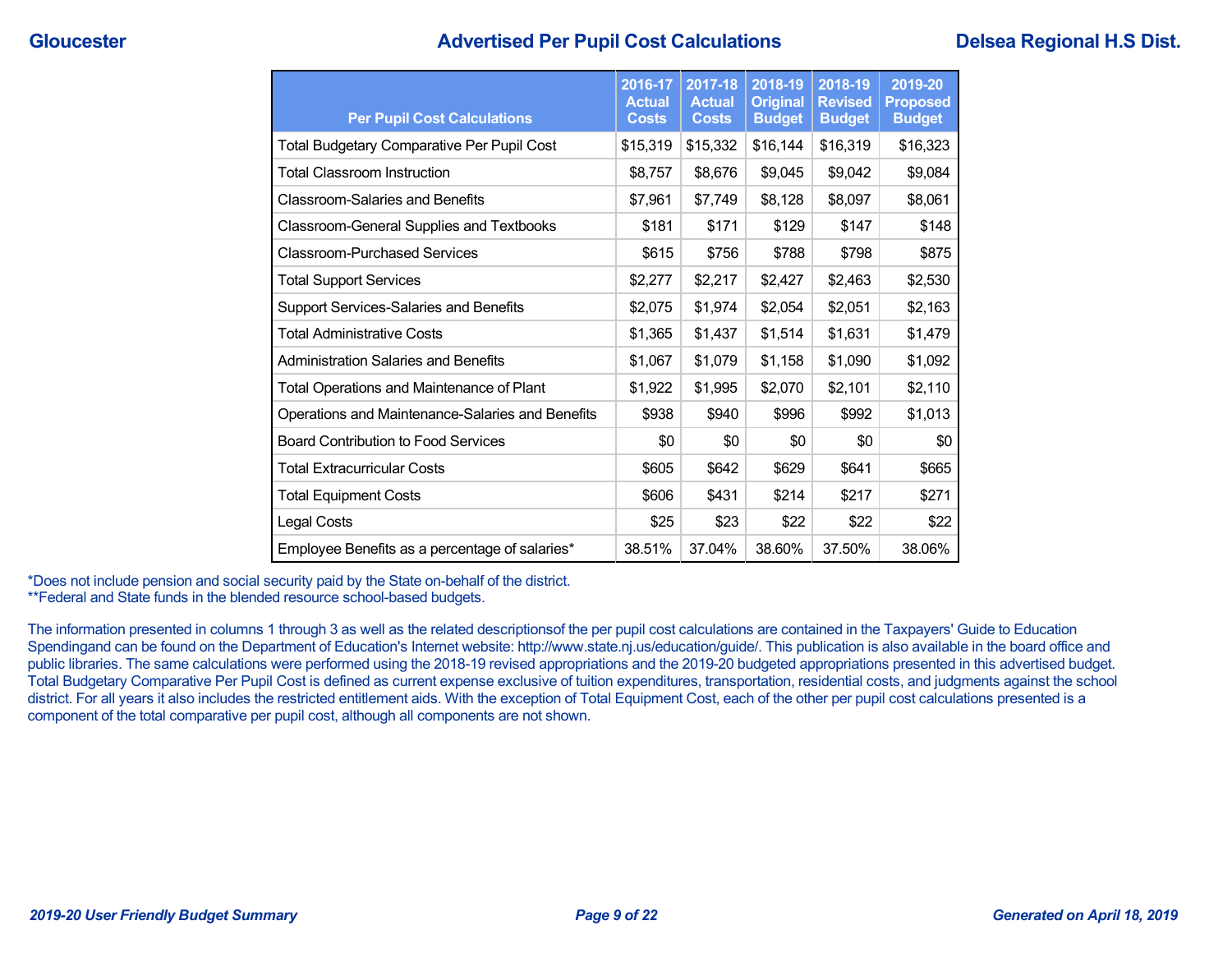|                                                |                                                                                                   | <b>Amount</b><br><b>Saved</b> |
|------------------------------------------------|---------------------------------------------------------------------------------------------------|-------------------------------|
| <b>Shared Service Category Type</b>            | <b>Shared Service Category Description</b>                                                        | (Optional)                    |
| <b>Business Services</b>                       | Share School Business Administrator and Business office services with the Elk Township BOE        |                               |
| <b>Special Education Services</b>              | Share Semi Grant Management Services with the Elk Township BOE                                    | $\Omega$                      |
| <b>Custodial and Maintenance Services</b>      | Share Facilities manager services with the Elk Township BOE                                       | 0                             |
| Staffing - Other                               | Share Data specialist with Elk Township BOE                                                       |                               |
| Superintendent and Assistant Sup.              | Share Superintendent services with the Elk Township BOE                                           | 0                             |
| Superintendent and Assistant Sup.              | Share Assistant Superintendent / Director of Curriculum and Instruction with the Elk Township BOE | 0                             |
| Transportation Services, including Fuel        | Share Transportation Services with the Elk Township BOE                                           | 0                             |
| <b>Transportation Services, including Fuel</b> | Share Director of Transportation with the Clayton BOE                                             | 0                             |
| Transportation Services, including Fuel        | Share transportation bus maintenance with Clayton BOE                                             | 0                             |
| Transportation Services, including Fuel        | Student transportation through jointures                                                          |                               |
| Purchasing                                     | Cooperative purchasing through Ed-Data                                                            | 0                             |
| Purchasing                                     | Cooperative purchasing for Utilities - ACES, County Bid for Heating Oil, Fuel                     | 0                             |
| Professional Staff Development                 | Share professional staff development with the Elk Township BOE                                    |                               |
| <b>Technology Services</b>                     | Share Technology services with the Elk Township BOE                                               | 0                             |
| Insurance Coverages and Benefits               | Cooperative purchasing for Health Insurance and Property Insurance                                | 0                             |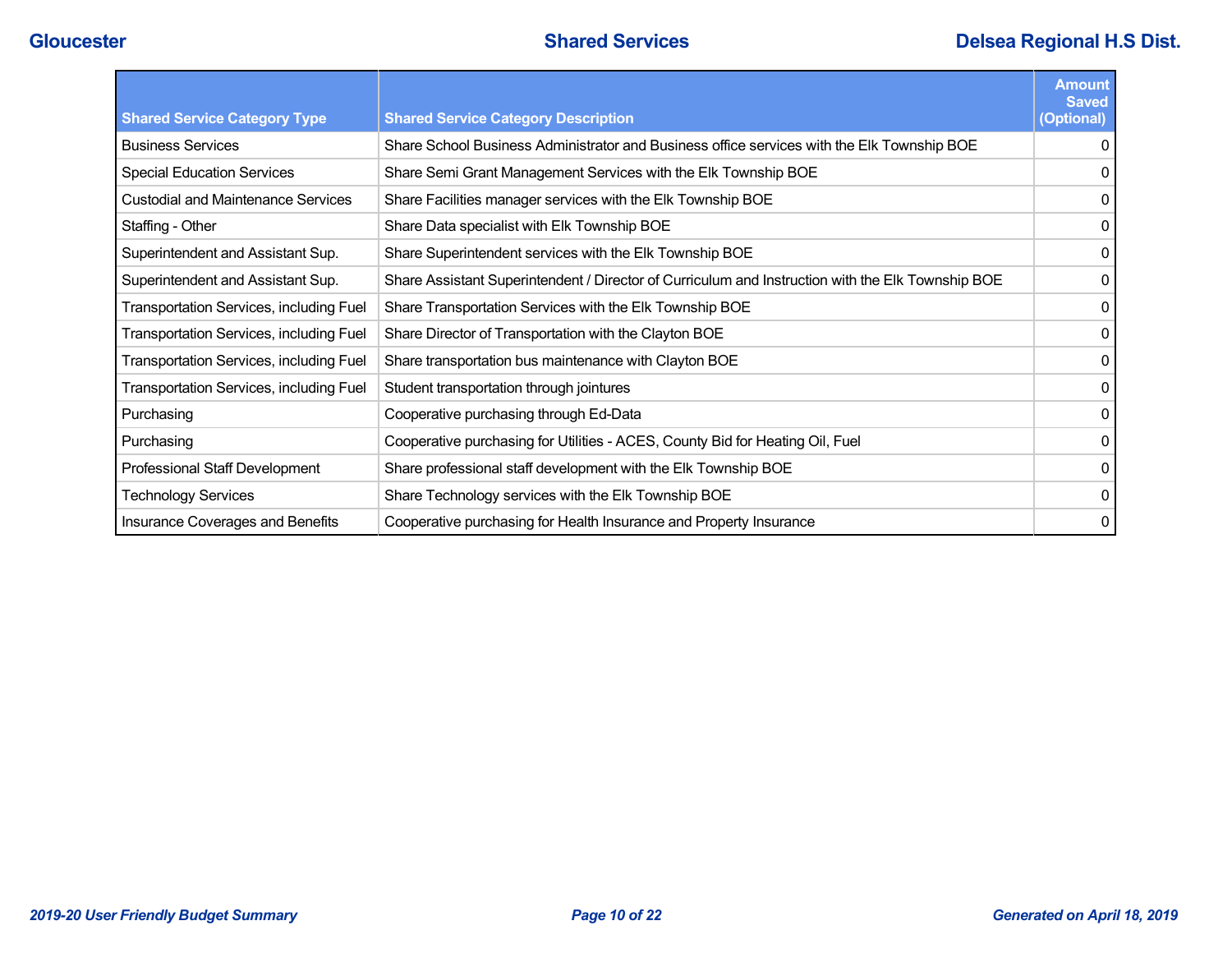### **ID=Elk Twp**

| Category                                                                                                           | <b>Amount</b> |
|--------------------------------------------------------------------------------------------------------------------|---------------|
| (A) General Fund School Levy                                                                                       | 3,505,679     |
| (D) Total School Levy                                                                                              | 3,647,609     |
| (B) Estimated Net Taxable Valuation (as of 10/01/18)                                                               | 371,019,357   |
| (H) Estimated Equalized Valuation (as of 10/01/18)                                                                 | 388, 167, 434 |
| (C) Estimated 2019-20 General Fund School Tax Rate, Without Repayment of Debt or Adjustments=100x(A)/(B)           | 0.9449        |
| (F) Estimated 2019-20 Total School Tax Rate, With Repayment of Debt and Adjustments=100x(D)/(B)                    | 0.9831        |
| (I) Estimated 2019-20 Equalized General Fund School Tax Rate, Without Repayment of Debt or Adjustments=100x(A)/(H) | 0.9031        |
| (L) Estimated 2019-20 Equalized Total School Tax Rate, With Repayment of Debt and Adjustments=100x(D)/(H)          | 0.9397        |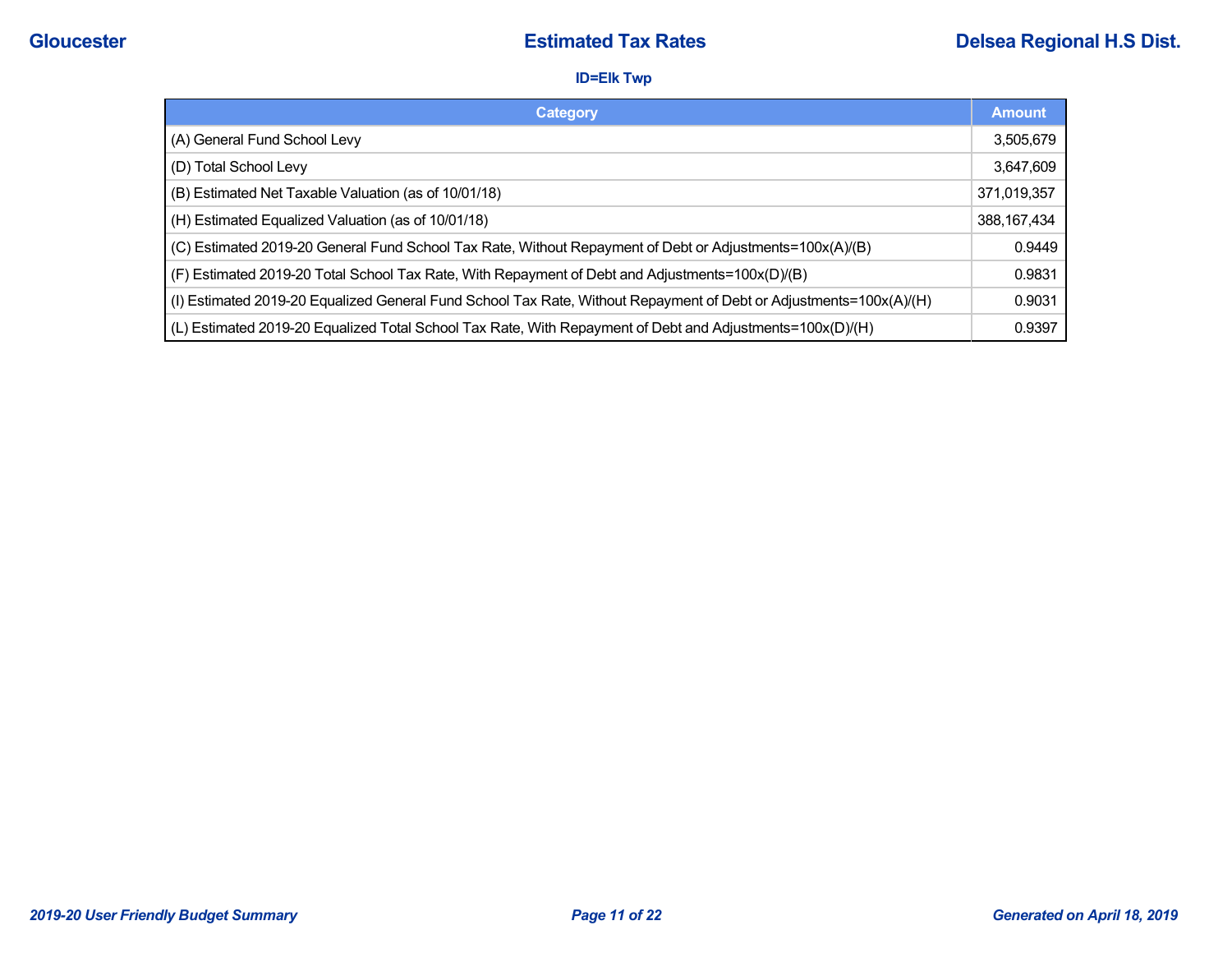### **ID=Franklin Twp**

| Category                                                                                                           | <b>Amount</b> |
|--------------------------------------------------------------------------------------------------------------------|---------------|
| (A) General Fund School Levy                                                                                       | 12,054,932    |
| (D) Total School Levy                                                                                              | 12,543,152    |
| (B) Estimated Net Taxable Valuation (as of 10/01/18)                                                               | 1,231,752,737 |
| (H) Estimated Equalized Valuation (as of 10/01/18)                                                                 | 1,320,476,404 |
| (C) Estimated 2019-20 General Fund School Tax Rate, Without Repayment of Debt or Adjustments=100x(A)/(B)           | 0.9787        |
| (F) Estimated 2019-20 Total School Tax Rate, With Repayment of Debt and Adjustments=100x(D)/(B)                    | 1.0183        |
| (I) Estimated 2019-20 Equalized General Fund School Tax Rate, Without Repayment of Debt or Adjustments=100x(A)/(H) | 0.9129        |
| (L) Estimated 2019-20 Equalized Total School Tax Rate, With Repayment of Debt and Adjustments=100x(D)/(H)          | 0.9499        |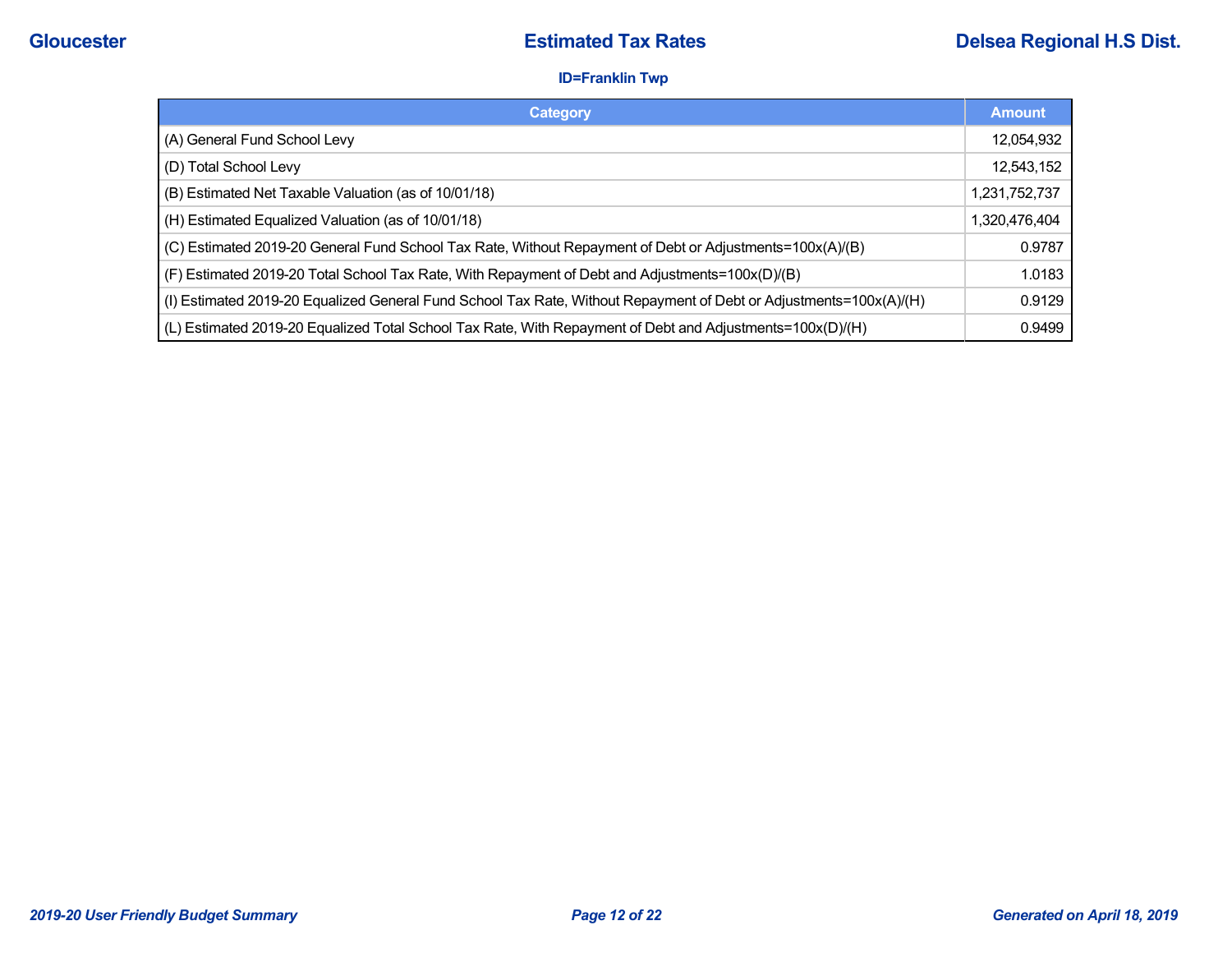### **Name=Dr. Melissa Williams**

| <b>Category</b>                                                                           | <b>Measure</b>                                                |
|-------------------------------------------------------------------------------------------|---------------------------------------------------------------|
| Job Title                                                                                 | <b>Assistant Superintendent</b>                               |
| Job Title II                                                                              | Director of Curriculum                                        |
| <b>Base Annual Salary Amount</b>                                                          | \$149,156                                                     |
| Full-Time Equivalent (FTE)                                                                | 1.0                                                           |
| Shared with Another District?                                                             | Υ                                                             |
| <b>Shared County</b>                                                                      | 15                                                            |
| <b>Shared District</b>                                                                    | 1330                                                          |
| Job Title Other District                                                                  | <b>Assistant Superintendent</b>                               |
| Member of Collective Bargaining Unit (CBU)?                                               | N                                                             |
| <b>Beginning Date of Contract</b>                                                         | 07/01/18                                                      |
| <b>End Date of Contract</b>                                                               | 06/30/19                                                      |
| Contracted Number of Annual Work Days                                                     | 260                                                           |
| Contracted Number of Annual Vacation Days                                                 | 25                                                            |
| Contracted Number of Annual Sick Days                                                     | 12                                                            |
| Contracted Number of Annual Personal Days                                                 | 3                                                             |
| Contracted Number of Annual Consulting Days                                               | $\pmb{0}$                                                     |
| Number of Other Contracted Non-Working Days                                               | $\mathbf{0}$                                                  |
| Description of Other Contracted Non-Working Days                                          | None Reported                                                 |
| <b>Total Allowances Amount</b>                                                            | \$2,410                                                       |
| <b>Total Bonuses Amount</b>                                                               | \$0                                                           |
| <b>Total Stipends Amount</b>                                                              | \$0                                                           |
| District Contributions Above Teacher Contract for Insurance (Health, Dental, Life, Other) | \$19,200                                                      |
| District Contributions Above Teacher Contract for Retirement Plans                        | \$4,175                                                       |
| Total Contractual Post-Employment Benefit Amount                                          | \$41,761                                                      |
| Contractual Post-Employment Benefit Description of Payout of Sick days                    | \$100/day at retirement with a maximum of \$15,000            |
| Contractual Post-Employment Benefit Description of Payout of Vacation days                | Maximum of 50 days in any one year including the current year |
| Contractual Post-Employment Benefit Description of Payout of Personal days                | Unused personal days lapse into sick days                     |
| Contractual Post-Employment Benefit Description of Other Benefits 1                       | None Reported                                                 |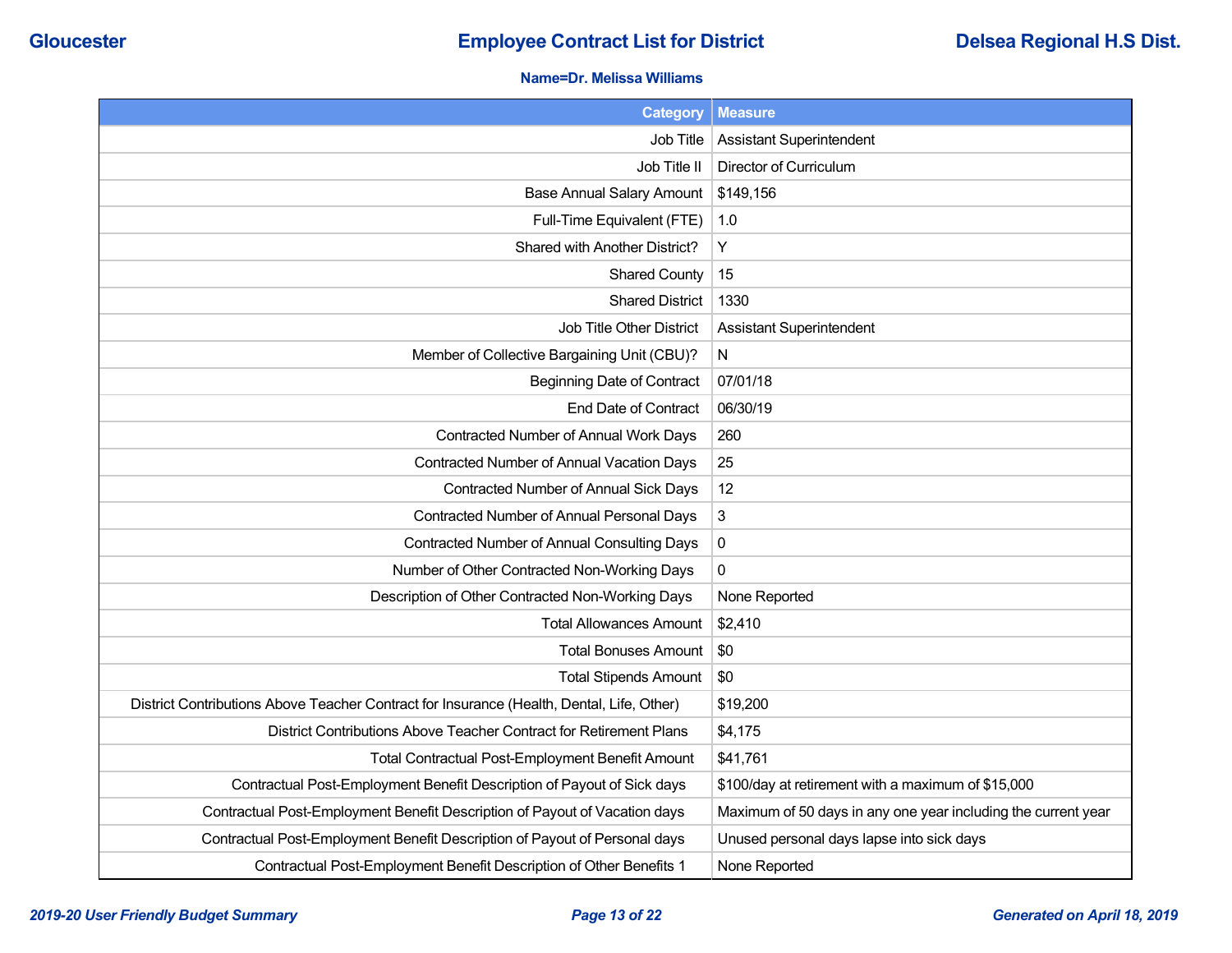#### **Name=Dr. Melissa Williams**

| <b>Category</b>                                                                          | <b>Measure</b> |
|------------------------------------------------------------------------------------------|----------------|
| Contractual Post-Employment Benefit Description of Other Benefits 2                      | None Reported  |
| Contractual Post-Employment Benefit Description of Other Benefits 3                      | None Reported  |
| Total Other/In-Kind Remuneration Amount                                                  | \$0            |
| Description of Other/In-Kind Remuneration Annual Option to Buyback Sick Time in Cash     | None Reported  |
| Description of Other/In-Kind Remuneration Annual Option to Buyback Vacation Time in Cash | None Reported  |
| Description of Other/In-Kind Remuneration Annual Option to Buyback Personal Time in Cash | None Reported  |
| Description of Other/In-Kind Remuneration Annual Option to Other Remuneration 1          | None Reported  |
| Description of Other/In-Kind Remuneration Annual Option to Other Remuneration 2          | None Reported  |
| Description of Other/In-Kind Remuneration Annual Option to Other Remuneration 3          | None Reported  |
| <b>Additional Comment 1</b>                                                              | None Reported  |
| <b>Additional Comment 2</b>                                                              | None Reported  |
| <b>Additional Comment 3</b>                                                              | None Reported  |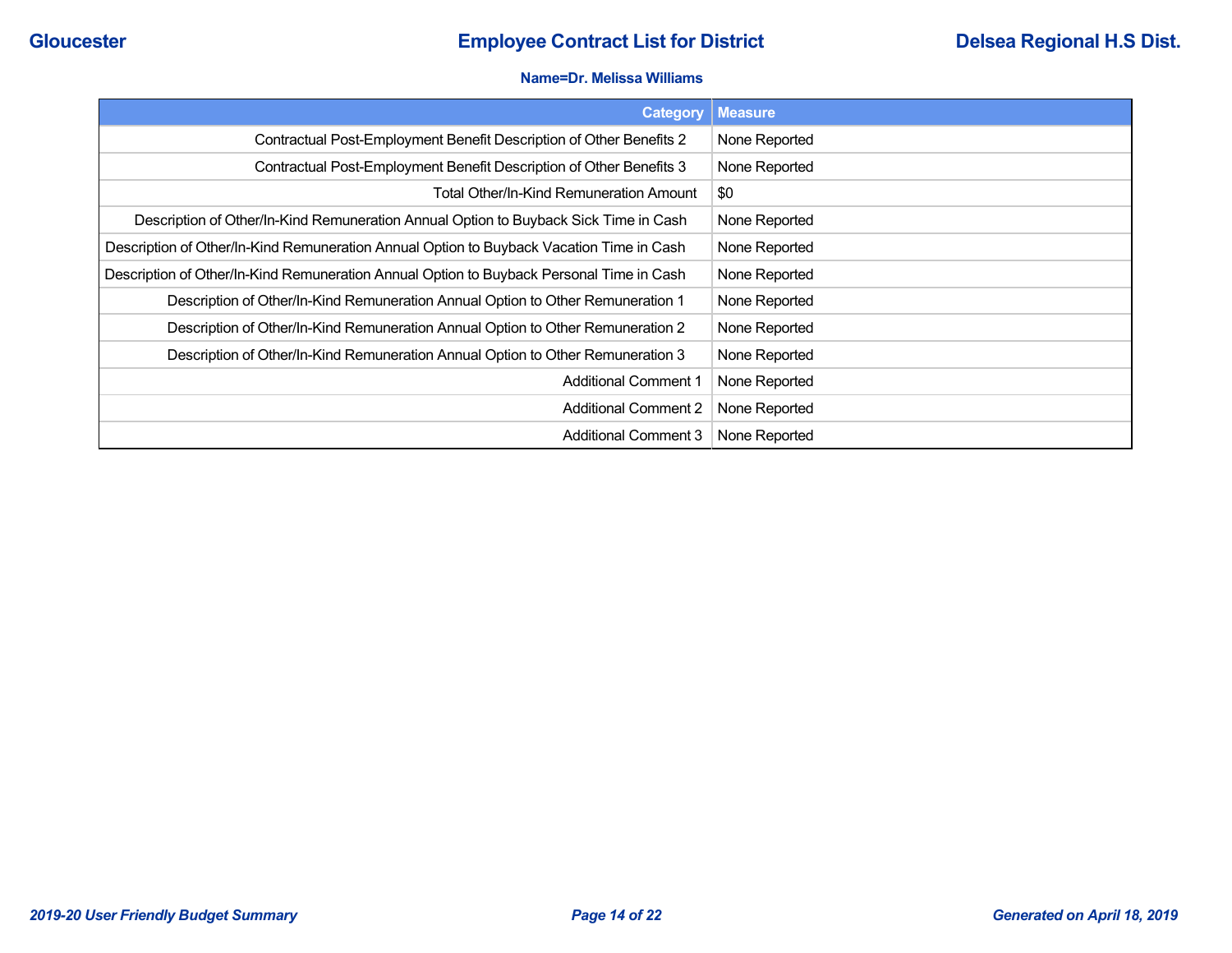### **Name=Dr. Piera Gravenor**

| <b>Category</b>                                                                           | <b>Measure</b>                                                |
|-------------------------------------------------------------------------------------------|---------------------------------------------------------------|
| Job Title                                                                                 | Superintendent                                                |
| Job Title II                                                                              | None Reported                                                 |
| <b>Base Annual Salary Amount</b>                                                          | \$164,996                                                     |
| Full-Time Equivalent (FTE)                                                                | 1.0                                                           |
| Shared with Another District?                                                             | Υ                                                             |
| <b>Shared County</b>                                                                      | 15                                                            |
| <b>Shared District</b>                                                                    | 1330                                                          |
| Job Title Other District                                                                  | Superintendent                                                |
| Member of Collective Bargaining Unit (CBU)?                                               | N                                                             |
| <b>Beginning Date of Contract</b>                                                         | 01/01/18                                                      |
| <b>End Date of Contract</b>                                                               | 06/30/22                                                      |
| Contracted Number of Annual Work Days                                                     | 260                                                           |
| Contracted Number of Annual Vacation Days                                                 | 25                                                            |
| Contracted Number of Annual Sick Days                                                     | 12                                                            |
| Contracted Number of Annual Personal Days                                                 | 3                                                             |
| <b>Contracted Number of Annual Consulting Days</b>                                        | $\pmb{0}$                                                     |
| Number of Other Contracted Non-Working Days                                               | 0                                                             |
| Description of Other Contracted Non-Working Days                                          | None Reported                                                 |
| <b>Total Allowances Amount</b>                                                            | \$3,410                                                       |
| <b>Total Bonuses Amount</b>                                                               | \$0                                                           |
| <b>Total Stipends Amount</b>                                                              | \$0                                                           |
| District Contributions Above Teacher Contract for Insurance (Health, Dental, Life, Other) | \$0                                                           |
| District Contributions Above Teacher Contract for Retirement Plans                        | \$3,300                                                       |
| Total Contractual Post-Employment Benefit Amount                                          | \$46,730                                                      |
| Contractual Post-Employment Benefit Description of Payout of Sick days                    | \$150/day at retirement with a \$15,000 c                     |
| Contractual Post-Employment Benefit Description of Payout of Vacation days                | Maximum of 50 days in any one year including the current year |
| Contractual Post-Employment Benefit Description of Payout of Personal days                | Unused personal days lapse to sick d                          |
| Contractual Post-Employment Benefit Description of Other Benefits 1                       | None Reported                                                 |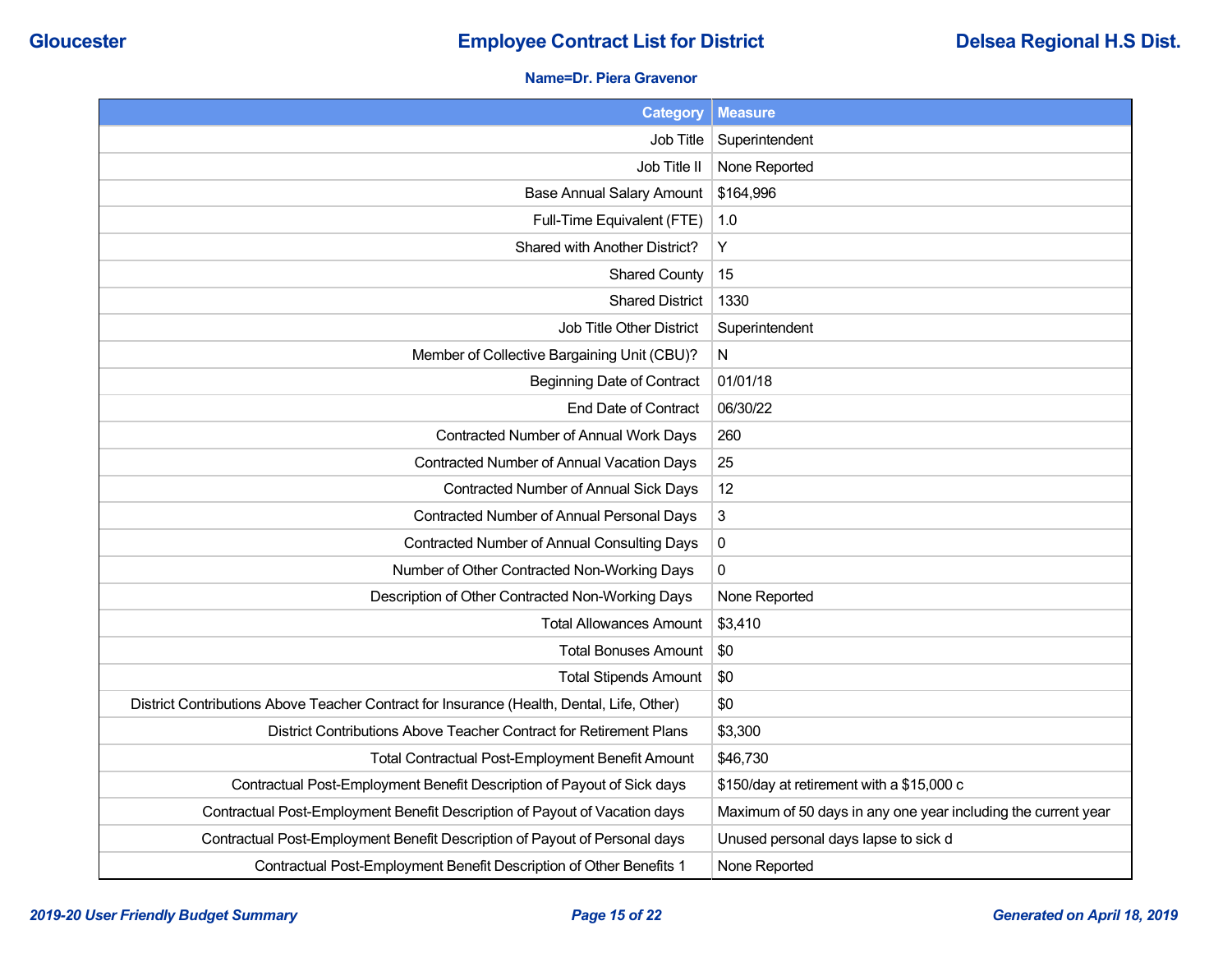#### **Name=Dr. Piera Gravenor**

| <b>Category</b>                                                                          | <b>Measure</b> |
|------------------------------------------------------------------------------------------|----------------|
| Contractual Post-Employment Benefit Description of Other Benefits 2                      | None Reported  |
| Contractual Post-Employment Benefit Description of Other Benefits 3                      | None Reported  |
| Total Other/In-Kind Remuneration Amount                                                  | \$0            |
| Description of Other/In-Kind Remuneration Annual Option to Buyback Sick Time in Cash     | None Reported  |
| Description of Other/In-Kind Remuneration Annual Option to Buyback Vacation Time in Cash | None Reported  |
| Description of Other/In-Kind Remuneration Annual Option to Buyback Personal Time in Cash | None Reported  |
| Description of Other/In-Kind Remuneration Annual Option to Other Remuneration 1          | None Reported  |
| Description of Other/In-Kind Remuneration Annual Option to Other Remuneration 2          | None Reported  |
| Description of Other/In-Kind Remuneration Annual Option to Other Remuneration 3          | None Reported  |
| <b>Additional Comment 1</b>                                                              | None Reported  |
| <b>Additional Comment 2</b>                                                              | None Reported  |
| <b>Additional Comment 3</b>                                                              | None Reported  |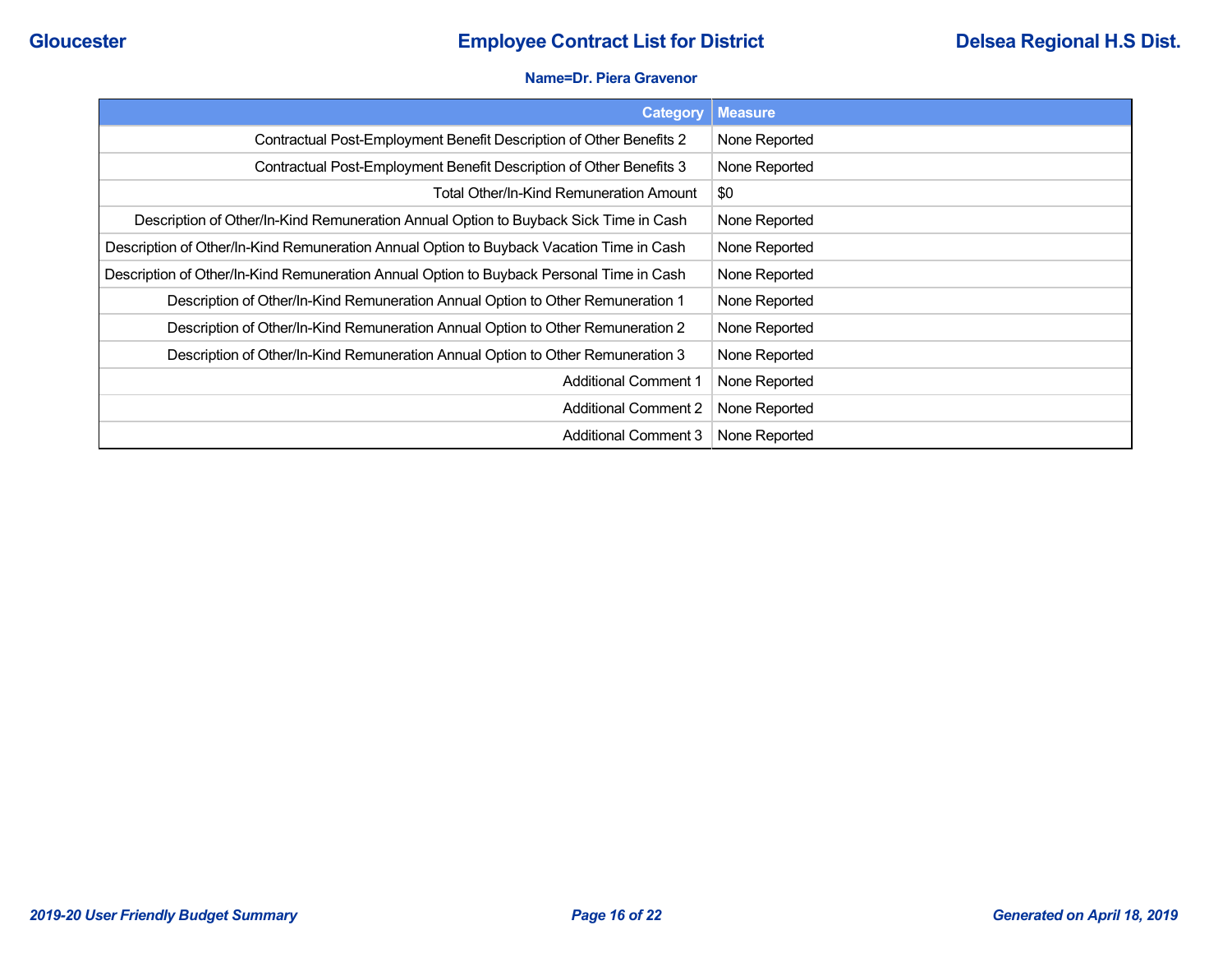### **Name=Joseph M. Collins**

| <b>Category</b>                                                                           | <b>Measure</b>                                                   |
|-------------------------------------------------------------------------------------------|------------------------------------------------------------------|
| Job Title                                                                                 | <b>Business Administrator</b>                                    |
| Job Title II                                                                              | None Reported                                                    |
| <b>Base Annual Salary Amount</b>                                                          | \$159,774                                                        |
| Full-Time Equivalent (FTE)                                                                | 1.0                                                              |
| Shared with Another District?                                                             | Y                                                                |
| <b>Shared County</b>                                                                      | 15                                                               |
| <b>Shared District</b>                                                                    | 1330                                                             |
| Job Title Other District                                                                  | <b>Business Administrator</b>                                    |
| Member of Collective Bargaining Unit (CBU)?                                               | N                                                                |
| <b>Beginning Date of Contract</b>                                                         | 07/01/18                                                         |
| End Date of Contract                                                                      | 06/30/19                                                         |
| Contracted Number of Annual Work Days                                                     | 260                                                              |
| Contracted Number of Annual Vacation Days                                                 | 15                                                               |
| Contracted Number of Annual Sick Days                                                     | 12                                                               |
| Contracted Number of Annual Personal Days                                                 | 3                                                                |
| Contracted Number of Annual Consulting Days                                               | $\boldsymbol{0}$                                                 |
| Number of Other Contracted Non-Working Days                                               | $\Omega$                                                         |
| Description of Other Contracted Non-Working Days                                          | None Reported                                                    |
| <b>Total Allowances Amount</b>                                                            | \$2,410                                                          |
| <b>Total Bonuses Amount</b>                                                               | \$0                                                              |
| <b>Total Stipends Amount</b>                                                              | \$0                                                              |
| District Contributions Above Teacher Contract for Insurance (Health, Dental, Life, Other) | \$0                                                              |
| District Contributions Above Teacher Contract for Retirement Plans                        | \$3,244                                                          |
| Total Contractual Post-Employment Benefit Amount                                          | \$33,436                                                         |
| Contractual Post-Employment Benefit Description of Payout of Sick days                    | \$75/day at retirement with 15yrs of service with a \$15,000 cap |
| Contractual Post-Employment Benefit Description of Payout of Vacation days                | Maximum of 30 days in any one year including the current year    |
| Contractual Post-Employment Benefit Description of Payout of Personal days                | Unused personal days lapse into sick days                        |
| Contractual Post-Employment Benefit Description of Other Benefits 1                       | None Reported                                                    |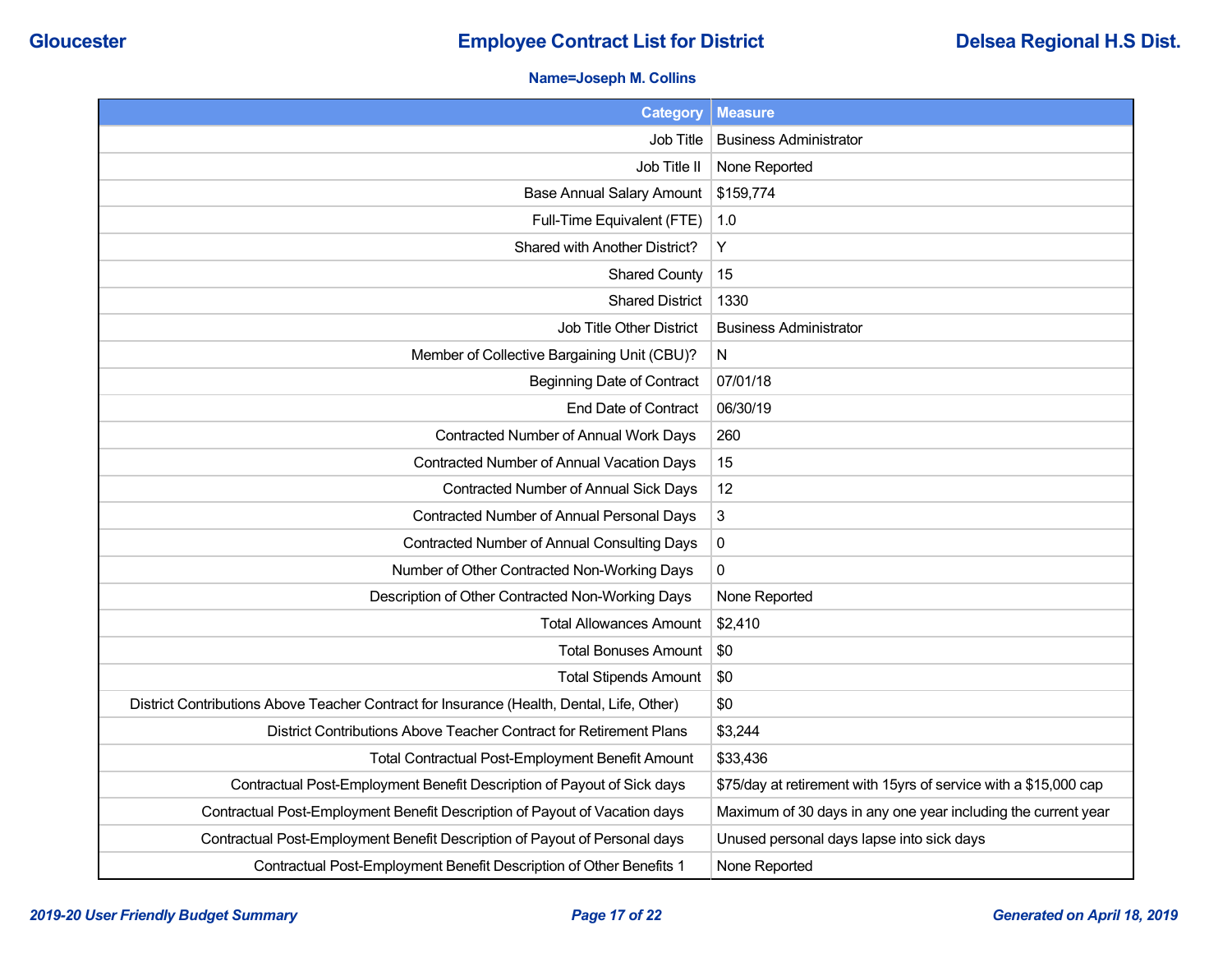## **Cloucester Employee Contract List for District Employee Contract List for District Delsea Regional H.S Dist.**

#### **Name=Joseph M. Collins**

| <b>Category</b>                                                                          | <b>Measure</b> |
|------------------------------------------------------------------------------------------|----------------|
| Contractual Post-Employment Benefit Description of Other Benefits 2                      | None Reported  |
| Contractual Post-Employment Benefit Description of Other Benefits 3                      | None Reported  |
| Total Other/In-Kind Remuneration Amount                                                  | \$0            |
| Description of Other/In-Kind Remuneration Annual Option to Buyback Sick Time in Cash     | None Reported  |
| Description of Other/In-Kind Remuneration Annual Option to Buyback Vacation Time in Cash | None Reported  |
| Description of Other/In-Kind Remuneration Annual Option to Buyback Personal Time in Cash | None Reported  |
| Description of Other/In-Kind Remuneration Annual Option to Other Remuneration 1          | None Reported  |
| Description of Other/In-Kind Remuneration Annual Option to Other Remuneration 2          | None Reported  |
| Description of Other/In-Kind Remuneration Annual Option to Other Remuneration 3          | None Reported  |
| <b>Additional Comment 1</b>                                                              | None Reported  |
| <b>Additional Comment 2</b>                                                              | None Reported  |
| <b>Additional Comment 3</b>                                                              | None Reported  |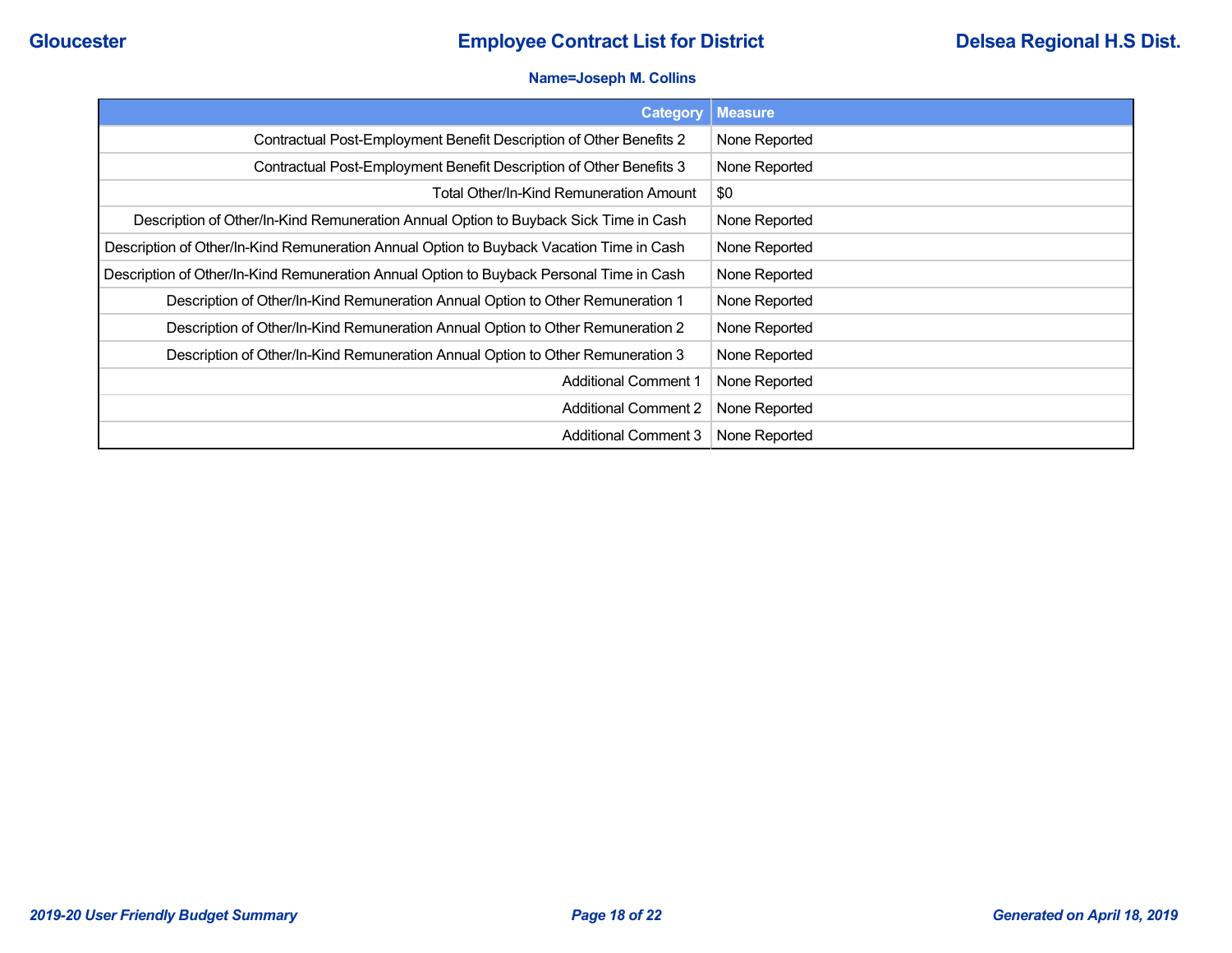### **Name=Kevin Briles**

| <b>Category</b>                                                                           | <b>Measure</b>                             |
|-------------------------------------------------------------------------------------------|--------------------------------------------|
| Job Title                                                                                 | Other                                      |
| Job Title II                                                                              | <b>Athletic Trainer</b>                    |
| <b>Base Annual Salary Amount</b>                                                          | \$90,056                                   |
| Full-Time Equivalent (FTE)                                                                | 1.0                                        |
| Shared with Another District?                                                             | N                                          |
| <b>Shared County</b>                                                                      | None Reported                              |
| <b>Shared District</b>                                                                    | None Reported                              |
| Job Title Other District                                                                  | None Reported                              |
| Member of Collective Bargaining Unit (CBU)?                                               | N                                          |
| <b>Beginning Date of Contract</b>                                                         | 07/01/18                                   |
| End Date of Contract                                                                      | 06/30/19                                   |
| Contracted Number of Annual Work Days                                                     | 260                                        |
| Contracted Number of Annual Vacation Days                                                 | 10                                         |
| Contracted Number of Annual Sick Days                                                     | 12                                         |
| Contracted Number of Annual Personal Days                                                 | 3                                          |
| Contracted Number of Annual Consulting Days                                               | 0                                          |
| Number of Other Contracted Non-Working Days                                               | $\mathbf{0}$                               |
| Description of Other Contracted Non-Working Days                                          | None Reported                              |
| <b>Total Allowances Amount</b>                                                            | \$10,242                                   |
| <b>Total Bonuses Amount</b>                                                               | \$0                                        |
| <b>Total Stipends Amount</b>                                                              | \$0                                        |
| District Contributions Above Teacher Contract for Insurance (Health, Dental, Life, Other) | \$0                                        |
| District Contributions Above Teacher Contract for Retirement Plans                        | \$0                                        |
| <b>Total Contractual Post-Employment Benefit Amount</b>                                   | \$21,927                                   |
| Contractual Post-Employment Benefit Description of Payout of Sick days                    | \$45/day at retirement maximum of \$15,000 |
| Contractual Post-Employment Benefit Description of Payout of Vacation days                | Maximum of 20 days in any one year         |
| Contractual Post-Employment Benefit Description of Payout of Personal days                | Unused personal days lapse into sick days  |
| Contractual Post-Employment Benefit Description of Other Benefits 1                       | None Reported                              |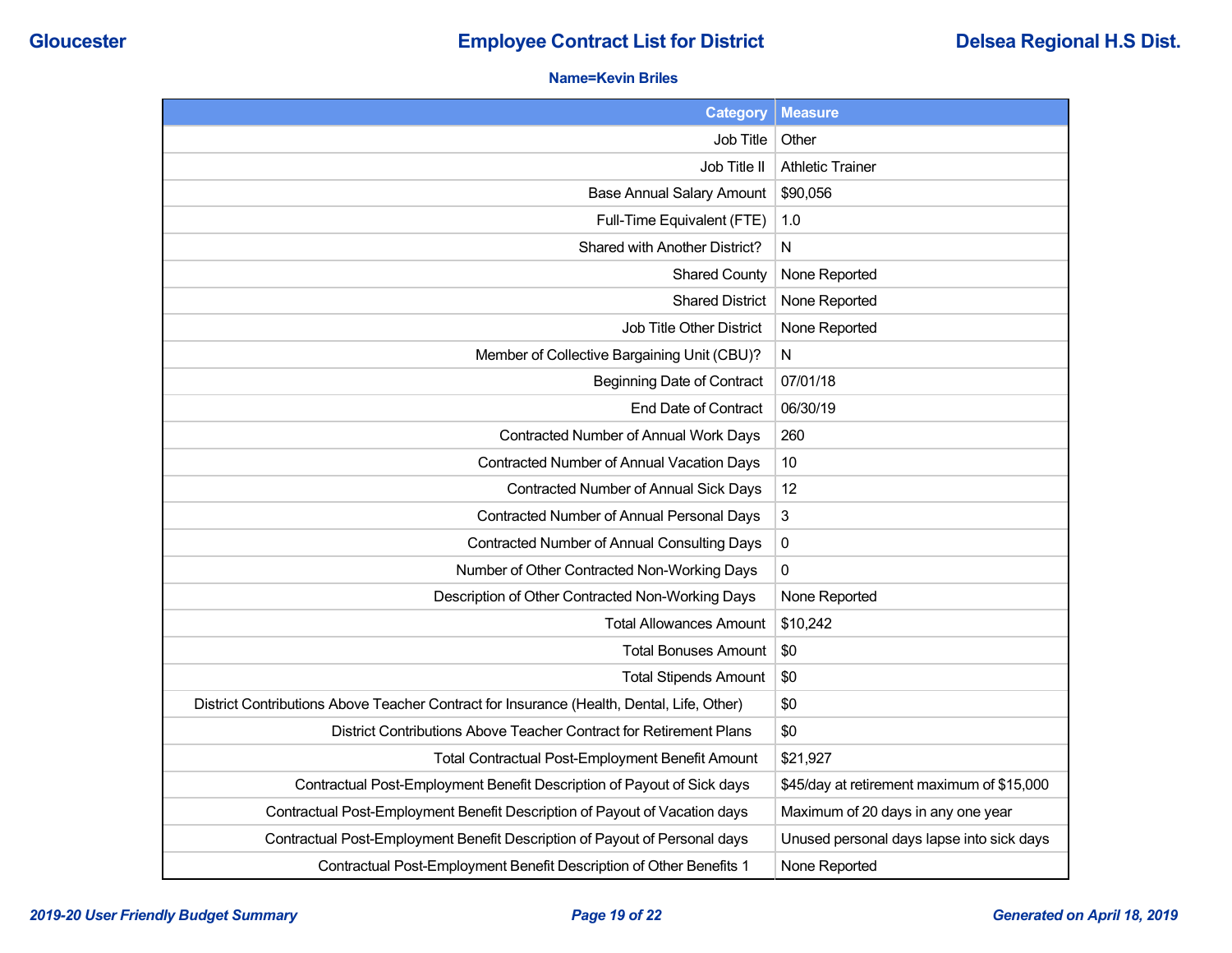#### **Name=Kevin Briles**

| Category                                                                                 | <b>Measure</b> |
|------------------------------------------------------------------------------------------|----------------|
| Contractual Post-Employment Benefit Description of Other Benefits 2                      | None Reported  |
| Contractual Post-Employment Benefit Description of Other Benefits 3                      | None Reported  |
| Total Other/In-Kind Remuneration Amount                                                  | \$0            |
| Description of Other/In-Kind Remuneration Annual Option to Buyback Sick Time in Cash     | None Reported  |
| Description of Other/In-Kind Remuneration Annual Option to Buyback Vacation Time in Cash | None Reported  |
| Description of Other/In-Kind Remuneration Annual Option to Buyback Personal Time in Cash | None Reported  |
| Description of Other/In-Kind Remuneration Annual Option to Other Remuneration 1          | None Reported  |
| Description of Other/In-Kind Remuneration Annual Option to Other Remuneration 2          | None Reported  |
| Description of Other/In-Kind Remuneration Annual Option to Other Remuneration 3          | None Reported  |
| <b>Additional Comment 1</b>                                                              | None Reported  |
| <b>Additional Comment 2</b>                                                              | None Reported  |
| <b>Additional Comment 3</b>                                                              | None Reported  |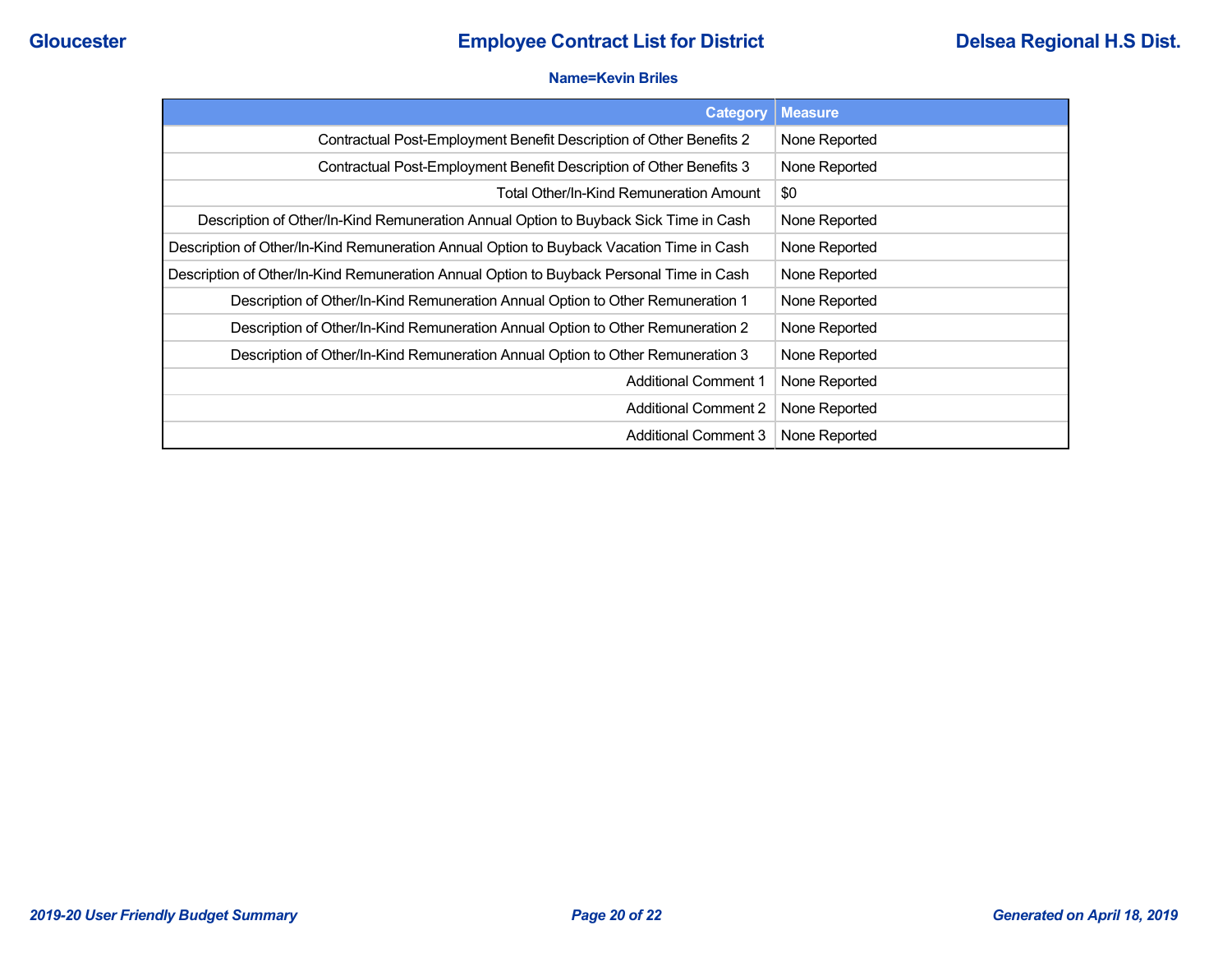### **Name=Samuel Teague**

| <b>Category</b>                                                                           | <b>Measure</b>                                                |
|-------------------------------------------------------------------------------------------|---------------------------------------------------------------|
| Job Title                                                                                 | Coordinator/Director/Manager/Supervisor                       |
| Job Title II                                                                              | <b>Facility Manager</b>                                       |
| <b>Base Annual Salary Amount</b>                                                          | \$90,768                                                      |
| Full-Time Equivalent (FTE)                                                                | 1.0                                                           |
| Shared with Another District?                                                             | Y                                                             |
| <b>Shared County</b>                                                                      | 15                                                            |
| <b>Shared District</b>                                                                    | 1330                                                          |
| Job Title Other District                                                                  | <b>Facility Manager</b>                                       |
| Member of Collective Bargaining Unit (CBU)?                                               | N                                                             |
| <b>Beginning Date of Contract</b>                                                         | 07/01/18                                                      |
| End Date of Contract                                                                      | 06/30/19                                                      |
| Contracted Number of Annual Work Days                                                     | 260                                                           |
| Contracted Number of Annual Vacation Days                                                 | 10                                                            |
| Contracted Number of Annual Sick Days                                                     | 12                                                            |
| Contracted Number of Annual Personal Days                                                 | 3                                                             |
| <b>Contracted Number of Annual Consulting Days</b>                                        | 0                                                             |
| Number of Other Contracted Non-Working Days                                               | 0                                                             |
| Description of Other Contracted Non-Working Days                                          | None Reported                                                 |
| <b>Total Allowances Amount</b>                                                            | \$1,160                                                       |
| <b>Total Bonuses Amount</b>                                                               | \$0                                                           |
| <b>Total Stipends Amount</b>                                                              | \$0                                                           |
| District Contributions Above Teacher Contract for Insurance (Health, Dental, Life, Other) | \$0                                                           |
| District Contributions Above Teacher Contract for Retirement Plans                        | \$0                                                           |
| <b>Total Contractual Post-Employment Benefit Amount</b>                                   | \$18,982                                                      |
| Contractual Post-Employment Benefit Description of Payout of Sick days                    | \$65/day at retirement with 15 years of service, \$12,000 cap |
| Contractual Post-Employment Benefit Description of Payout of Vacation days                | Maximum of 20 days in any one year                            |
| Contractual Post-Employment Benefit Description of Payout of Personal days                | Unused personal lapse into sick d                             |
| Contractual Post-Employment Benefit Description of Other Benefits 1                       | None Reported                                                 |